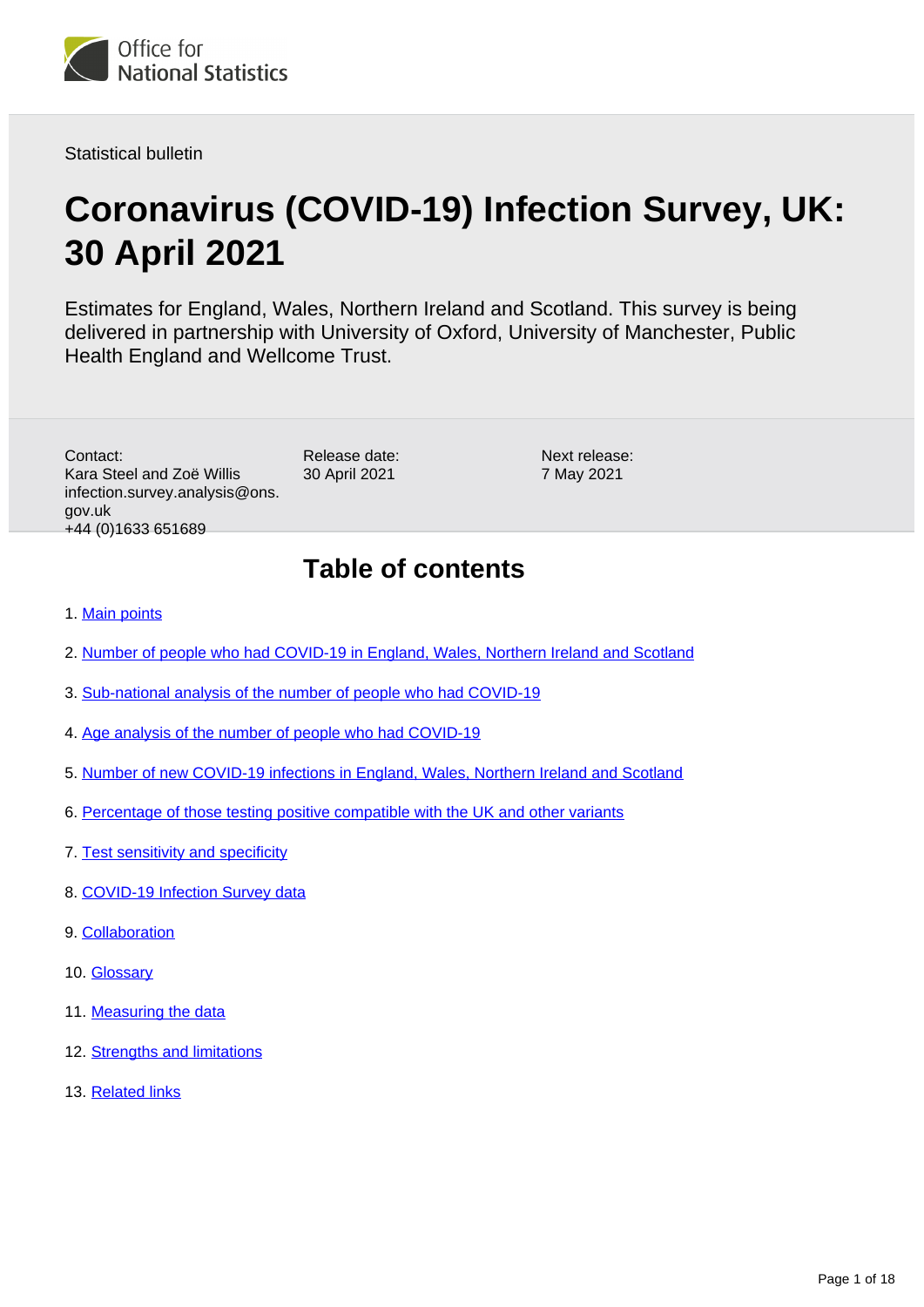# <span id="page-1-0"></span>**1 . Main points**

- In England, the percentage of people testing positive for the coronavirus (COVID-19) has continued to decrease in the week ending 24 April 2021; we estimate that 54,200 people within the community population in England had COVID-19 (95% credible interval: 43,700 to 66,100), equating to around 1 in 1,010 people.
- In Wales, the percentage of people testing positive has decreased in the week ending 24 April 2021; we estimate that 1,900 people in Wales had COVID-19 (95% credible interval: 700 to 4,100), equating to around 1 in 1,570 people.
- In Northern Ireland, the percentage of people testing positive has decreased in the two weeks up to 24 April 2021; we estimate that 1,900 people in Northern Ireland had COVID-19 (95% credible interval: 600 to 4,100), equating to around 1 in 940 people.
- In Scotland, the percentage of people testing positive has continued to decrease in the week ending 24 April 2021; we estimate that 8,200 people in Scotland had COVID-19 (95% credible interval: 4,500 to 13,200) equating to around 1 in 640 people.

## **About this bulletin**

In this bulletin, we refer to the number of current COVID-19 infections within the community population; community in this instance refers to private residential households and it excludes those in hospitals, care homes and/or other institutional settings.

The positivity rate is the percentage of people who have tested positive for COVID-19 at a point in time. We use current COVID-19 infections to mean testing positive for SARS-CoV-2, with or without having symptoms, on a swab taken from the nose and throat. This is different to the incidence rate, which is a measure of only the new polymerase chain reaction (PCR)-positive cases in a given time period.

All analysis was produced with our research partners at the University of Oxford.

Early management information from the Coronavirus (COVID-19) Infection Survey is [made available to](https://www.ons.gov.uk/news/statementsandletters/provisionofearlymanagementinformationbytheonstoinformoperationaldecisionmakingforthepublicgoodduringthecoronaviruspandemic)  [government decision-makers to inform their response to COVID-19.](https://www.ons.gov.uk/news/statementsandletters/provisionofearlymanagementinformationbytheonstoinformoperationaldecisionmakingforthepublicgoodduringthecoronaviruspandemic) Occasionally we may publish figures early if it is considered in the public interest. We will ensure that we pre-announce any ad-hoc or early publications as soon as possible. These will include supporting information where possible to aid user understanding. This is consistent with guidance from the Office for Statistics Regulation.

### **Have you been asked to take part in our survey?**

- For more information, please visit the CIS participant quidance page.
- If you have any further questions, please email the CIS operations team: [COVID-19@ons.gov.uk](mailto:COVID-19@ons.gov.uk).

## **How the data in this bulletin can be used**

The data can be used for: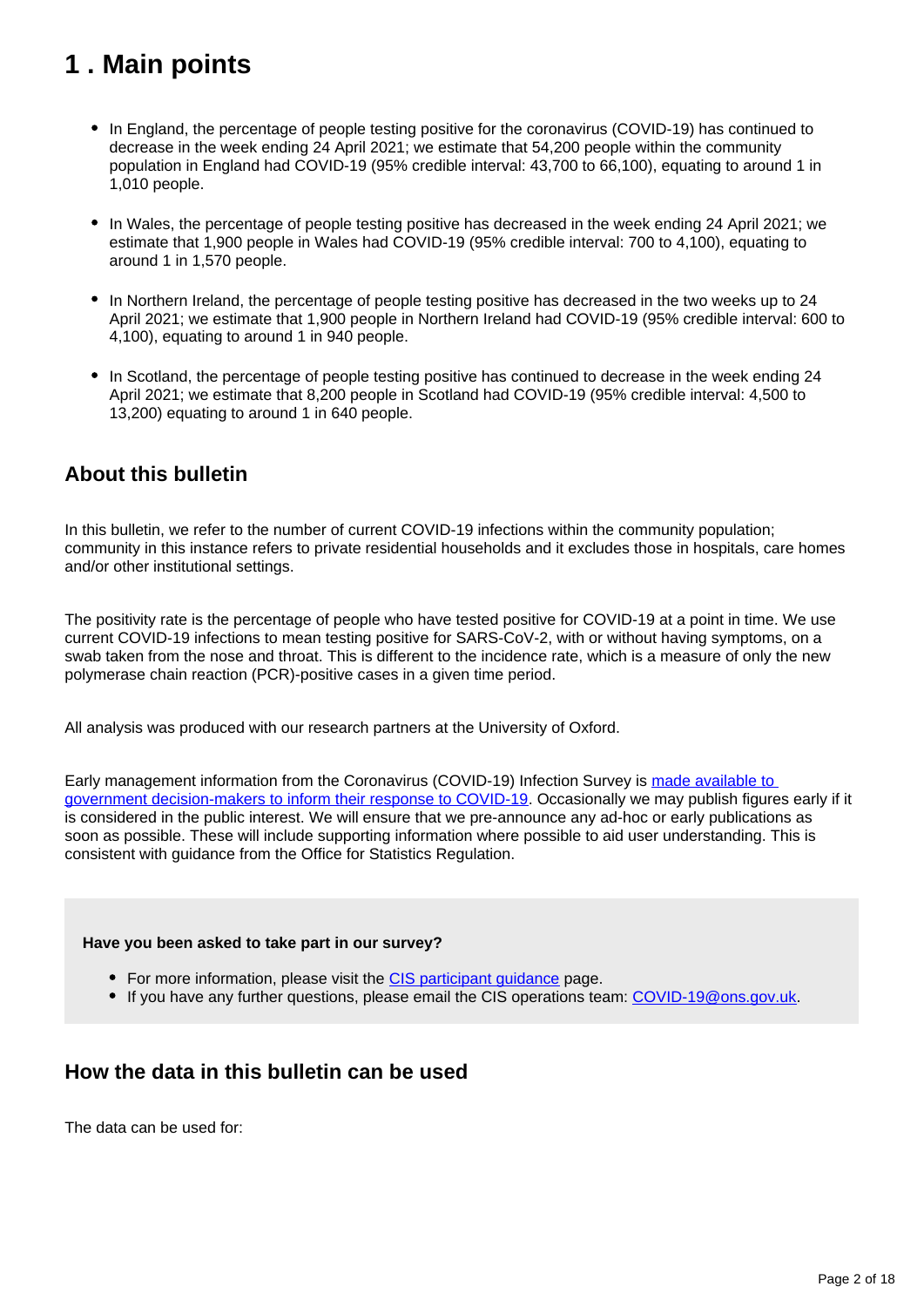- estimating the number of current positive cases in the community, including cases where people do not report having any symptoms
- identifying differences in numbers of positive cases between different regions
- estimating the number of new cases and change over time in positive cases

The data cannot be used for:

- measuring the number of cases and infections in care homes, hospitals and/or other institutional settings
- providing information about recovery time of those infected

# <span id="page-2-0"></span>**2 . Number of people who had COVID-19 in England, Wales, Northern Ireland and Scotland**

During the most recent week of the study<sup>1</sup>, we estimate that  $54.200$  people in England had the coronavirus (COVID-19) (95% credible interval: 43,700 to 66,100). This equates to 0.10% (95% credible interval: 0.08% to 0.12%) of the community population in England or around 1 in 1,010 people (95% credible interval: 1 in 1,250 to 1 in 820). Our modelling suggests that the percentage of people testing positive in England has continued to decrease in the week ending 24 April 2021.

In Wales, we estimate that 1,900 people had COVID-19 over the same period (95% credible interval: 700 to 4,100). This equates to 0.06% (95% credible interval: 0.02% to 0.14%) of the community population in Wales or around 1 in 1,570 people (95% credible interval: 1 in 4,610 to 1 in 740). Our modelling suggests that the percentage of people testing positive in Wales has decreased in the week ending 24 April 2021.

In Northern Ireland, we estimate that 1,900 people had COVID-19 (95% credible interval: 600 to 4,100). This equates to 0.11% (95% credible interval: 0.03% to 0.22%) of the population in Northern Ireland or around 1 in 940 people (95% credible interval: 1 in 2,870 to 1 in 440). Our modelling suggests that the percentage of people testing positive in Northern Ireland has decreased in the two weeks up to 24 April 2021, however the trend is less certain in the week up to 24 April 2021.

In Scotland, we estimate that 8,200 people had COVID-19 (95% credible interval: 4,500 to 13,200). This equates to 0.16% (95% credible interval: 0.09% to 0.25%) of the population in Scotland or around 1 in 640 people (95% credible interval: 1 in 1,170 to 1 in 400). Our modelling suggests that the percentage of people testing positive in Scotland has continued to decrease in the week ending 24 April 2021.

Because of lower positivity rates caution should be taken in over-interpreting any small movements in the latest trends.

### **Figure 1: The percentage of people testing positive decreased in England, Wales, Northern Ireland and Scotland in the weeks up to 24 April 2021**

Estimated percentage of the population testing positive for the coronavirus (COVID-19) on nose and throat swabs from 3 May 2020

### **Notes:**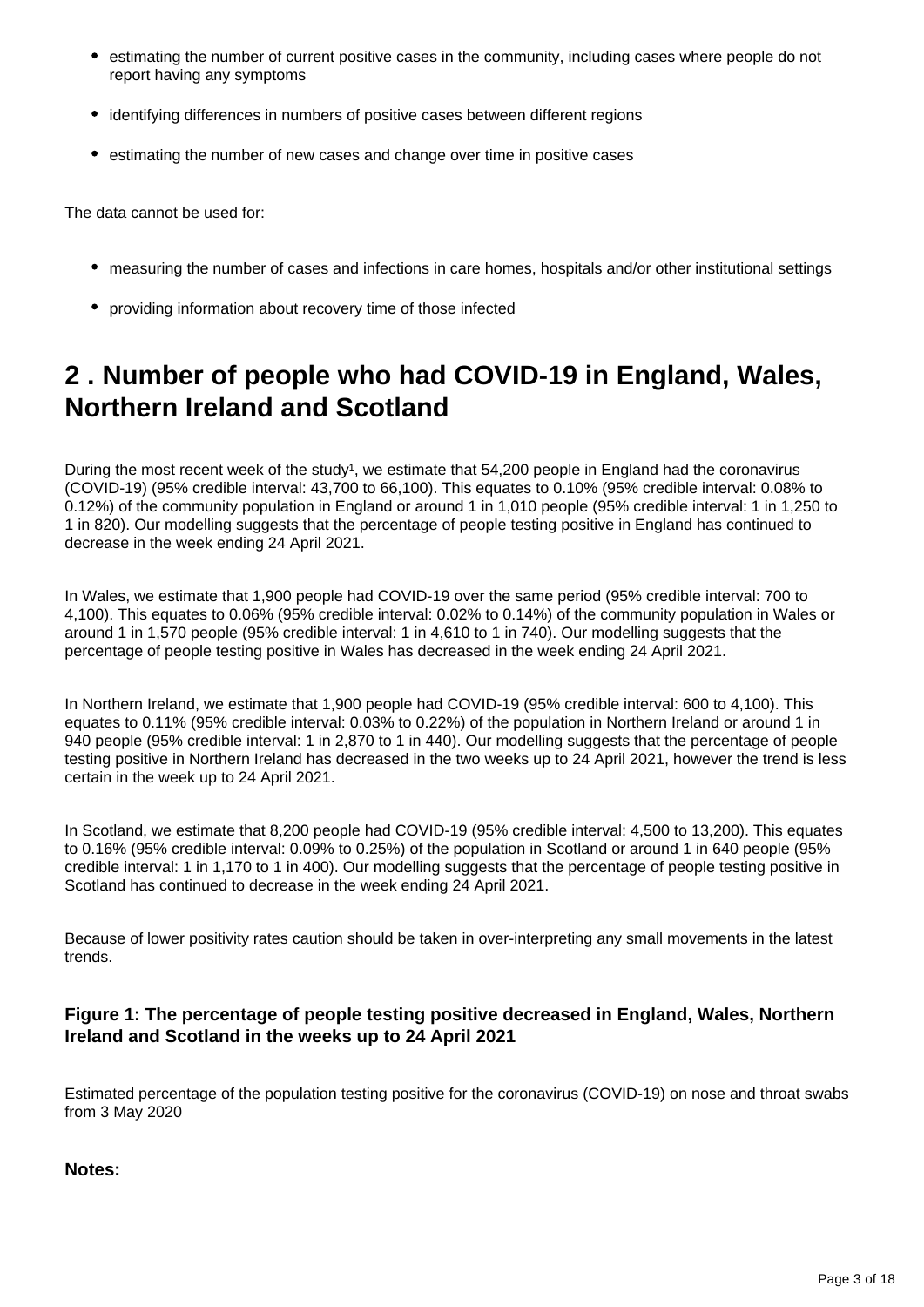- 1. All estimates are subject to uncertainty, given that a sample is only part of the wider population. The model used to provide these estimates is a Bayesian model: these provide 95% credible intervals. A credible interval gives an indication of the uncertainty of an estimate from data analysis. 95% credible intervals are calculated so that there is a 95% probability of the true value lying in the interval.
- 2. Official reported estimates are plotted at a reference point believed to be most representative of the given week.
- 3. The official estimate presents the best estimate at that point in time. Modelled estimates are used to calculate the official reported estimate. The model smooths the series to understand the trend and is revised each week to incorporate new test results, providing the best indication of trend over time.
- 4. Survey fieldwork for the pilot study began in England on 26 April 2020. In Wales, fieldwork began on 29 June 2020, in Northern Ireland fieldwork began on 26 July 2020 and in Scotland fieldwork began on 21 September 2020.

### [Download the data](https://www.ons.gov.uk/visualisations/dvc1337/officialestimates/datadownload.xlsx)

## **About the data**

These estimates are based on statistical modelling of the trend in rates of positive nose and throat swab results. The ratios presented are rounded to the nearest 10.

Because of the relatively small number of tests and a low number of positives in Wales and Northern Ireland in our sample, credible intervals are wide and therefore results should be interpreted with caution. These wide credible intervals mean that differences between the central estimates within and between nations may appear smaller or more exaggerated than they really are.

As this is a household survey, our figures do not include people staying in hospitals, care homes and/or other institutional settings. In these settings, rates of COVID-19 infection are likely to be different. More information about rates of COVID-19 in care homes can be found in Impact of coronavirus in care homes in England: 26 May [to 19 June 2020](https://www.ons.gov.uk/peoplepopulationandcommunity/healthandsocialcare/conditionsanddiseases/articles/impactofcoronavirusincarehomesinenglandvivaldi/latest).

## **About our estimates**

Our headline estimates of the percentage of people testing positive in England, Wales, Northern Ireland and Scotland are the latest official estimates. We include different measures to support our estimation and this section outlines the appropriate uses of all the approaches.

Official estimates should be used to understand the positivity rate for a single point in time. This is based on the modelled estimate for the latest week and is our best and most stable estimate, used in all previous outputs. The modelled estimate is more suited to understand the recent trend. This is because the model is regularly updated to include new test results and smooths the trend over time. These modelled estimates can be found in the [accompanying datasets.](https://www.ons.gov.uk/peoplepopulationandcommunity/healthandsocialcare/conditionsanddiseases/bulletins/coronaviruscovid19infectionsurveypilot/30april2021/relateddata)

The estimates for non-overlapping 14-day periods (which underpin our modelled official estimates) and the unweighted sample counts are included in the **accompanying datasets**. These estimates are produced using a different method of weighting to the model and are available for people who wish to compare infection levels over time in this way.

Information about how the modelled and 14-day non-overlapping estimates are calculated can be found in our [methods article](https://www.ons.gov.uk/peoplepopulationandcommunity/healthandsocialcare/conditionsanddiseases/methodologies/covid19infectionsurveypilotmethodsandfurtherinformation#14-day-estimates).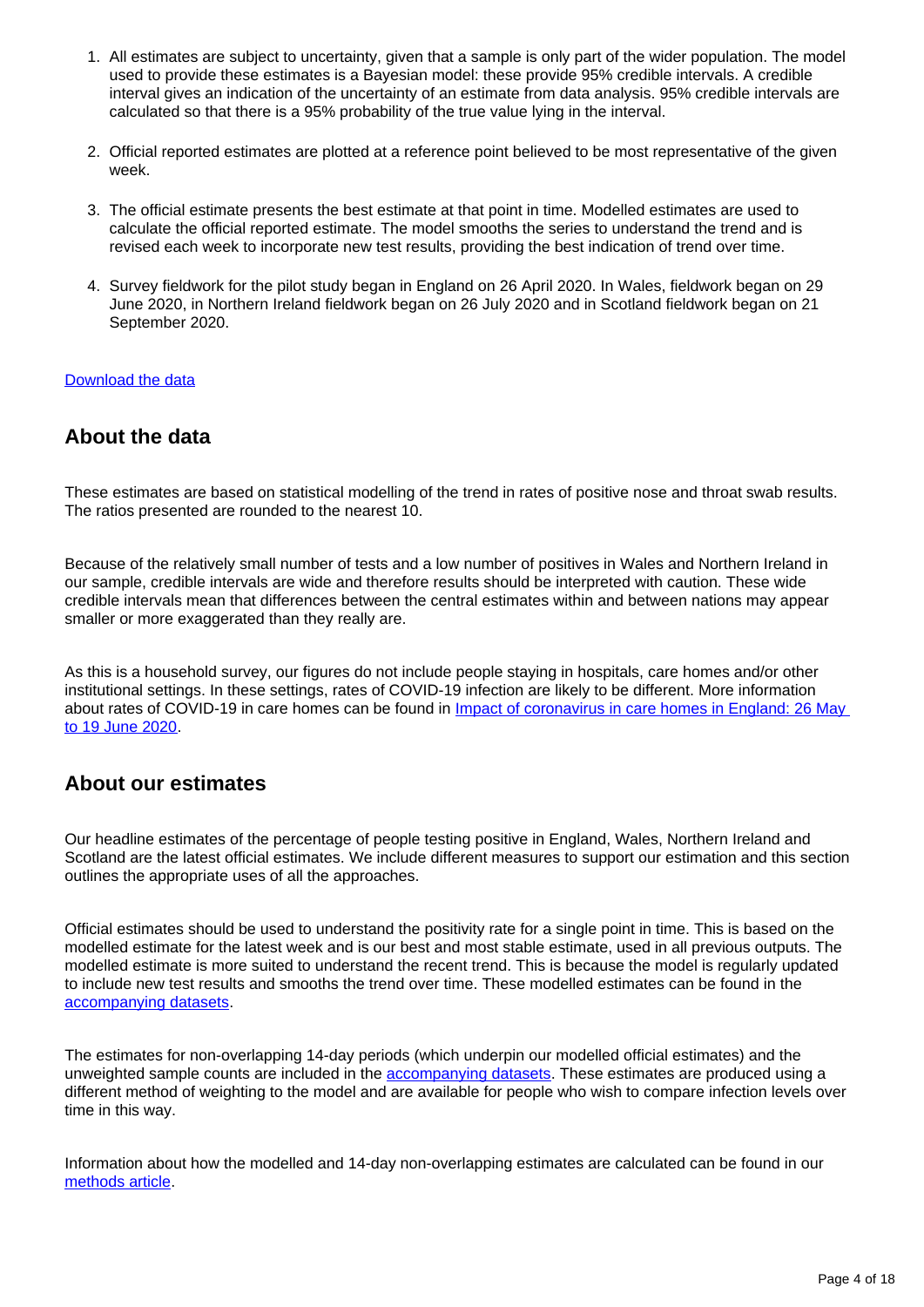We are continuously refining and looking to improve our modelling and presentations. We would welcome any feedback via email: [infection.survey.analysis@ons.gov.uk](mailto:infection.survey.analysis@ons.gov.uk).

For information about the potential impact of false-positive and false-negative test results, see our [methods article](https://www.ons.gov.uk/peoplepopulationandcommunity/healthandsocialcare/conditionsanddiseases/methodologies/covid19infectionsurveypilotmethodsandfurtherinformation#test-sensitivity-and-specificity) and [our blog.](https://blog.ons.gov.uk/2021/04/09/accuracy-and-confidence-why-we-trust-the-data-from-the-covid-19-infection-survey/)

#### **More about coronavirus**

- Find the latest on [coronavirus \(COVID-19\) in the UK.](https://www.ons.gov.uk/peoplepopulationandcommunity/healthandsocialcare/conditionsanddiseases)
- [Explore the latest coronavirus data](https://www.ons.gov.uk/peoplepopulationandcommunity/healthandsocialcare/conditionsanddiseases/articles/coronaviruscovid19/latestinsights) from the ONS and other sources.
- All ONS analysis, summarised in our [coronavirus roundup.](https://www.ons.gov.uk/peoplepopulationandcommunity/healthandsocialcare/conditionsanddiseases/articles/coronaviruscovid19roundup/latest)
- View [all coronavirus data](https://www.ons.gov.uk/peoplepopulationandcommunity/healthandsocialcare/conditionsanddiseases/datalist).
- Find out how we are [working safely in our studies and surveys.](https://www.ons.gov.uk/news/statementsandletters/ensuringyoursafetyduringcovid19)

### **Notes for: Number of people in the UK who had COVID-19**

1. This is based on model estimates from the reference point of the most recent week (18 to 24 April 2021), Wednesday 21 April 2021. More information on reference dates can be found in Section 11: Measuring the [data](https://www.ons.gov.uk/peoplepopulationandcommunity/healthandsocialcare/conditionsanddiseases/bulletins/coronaviruscovid19infectionsurveypilot/30april2021#measuring-the-data).

# <span id="page-4-0"></span>**3 . Sub-national analysis of the number of people who had COVID-19**

## **Regional analysis for England**

The overall national picture for England is a result of the trends across regions. During the week ending 24 April 2021, the highest percentage of people testing positive was observed in Yorkshire and The Humber, although rates were low in all regions and credible intervals are wide.

In the data used to produce these estimates, the number of people sampled in each region who tested positive for the coronavirus (COVID-19) was low relative to England overall. This means there is a higher degree of uncertainty in the regional estimates for this period, as indicated by larger credible intervals.

### **Figure 2: The percentage of people testing positive decreased in all regions except in Yorkshire and The Humber and the East of England where the trends are uncertain in the week ending 24 April 2021**

Estimated percentage of the population testing positive for the coronavirus (COVID-19) on nose and throat swabs, daily, by region since 14 March 2021, England

### **Notes:**

- 1. All results are provisional and subject to revision.
- 2. These statistics refer to infections reported in the community, by which we mean private households. These figures exclude infections reported in hospitals, care homes and/or other institutional settings.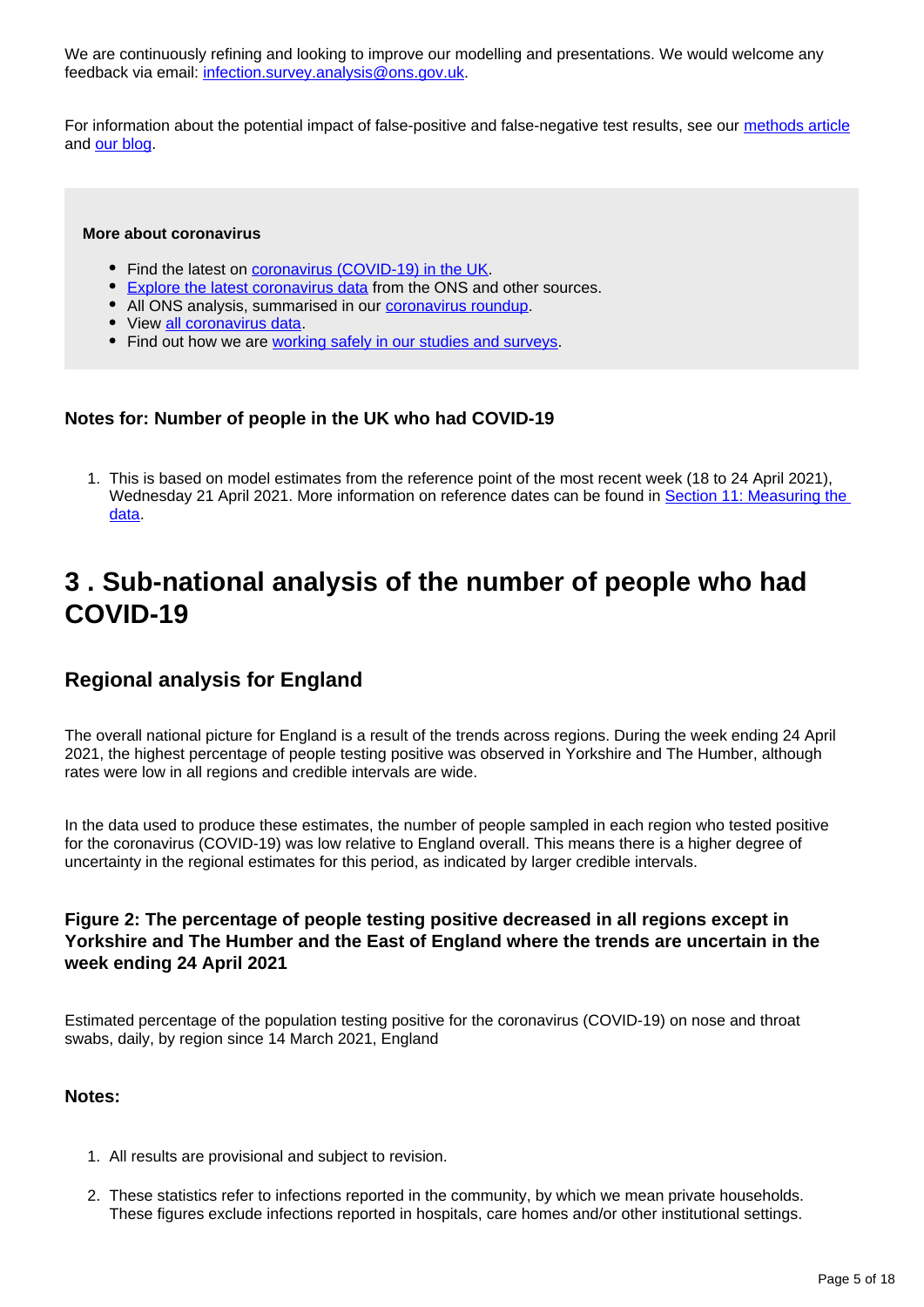The percentage of people testing positive by region was calculated using a similar modelling approach to the national daily estimates in [Section 2: Number of people in England, Wales, Northern Ireland and Scotland who](https://www.ons.gov.uk/peoplepopulationandcommunity/healthandsocialcare/conditionsanddiseases/bulletins/coronaviruscovid19infectionsurveypilot/30april2021#number-of-people-who-had-covid-19-in-england-wales-northern-ireland-and-scotland)  [had COVID-19](https://www.ons.gov.uk/peoplepopulationandcommunity/healthandsocialcare/conditionsanddiseases/bulletins/coronaviruscovid19infectionsurveypilot/30april2021#number-of-people-who-had-covid-19-in-england-wales-northern-ireland-and-scotland).

The analysis is conducted over a six-week period, which means specific positive cases move into and then out of the sample. This causes variability between estimates over time, which is expected given the lower number of positive tests within each region compared with England as a whole.

Estimates for non-overlapping 14-day periods (which underpin our modelled estimates) for regions in England are available in our [England dataset](https://www.ons.gov.uk/peoplepopulationandcommunity/healthandsocialcare/conditionsanddiseases/datasets/coronaviruscovid19infectionsurveydata) and provide an alternative measure over time for context.

## **Sub-regional analysis for the UK**

When infections are low, it becomes more difficult to break the estimates down into smaller geographic areas. Because of this low positivity, we are not providing sub-regional positivity estimates for the four countries.

# <span id="page-5-0"></span>**4 . Age analysis of the number of people who had COVID-19**

## **Age analysis by category for England**

Our age categories separate children and young people by school age:

- "age two years to school Year 6" includes those children in primary school and below
- "school Year 7 to school Year 11" includes those children in secondary school
- "school Year 12 to age 24 years" includes those young adults who may be in further or higher education

This means that 11- to 12-year-olds have been split between the youngest age categories depending on whether they are in school Year 6 or 7 (birthday before or after 1 September).

Similarly, 16- to 17-year-olds are split depending on whether they are in school Years 11 or 12 (birthday before or after 1 September).

Estimates are based on smaller sample sizes within each age group relative to England overall. There is a higher degree of uncertainty as indicated by larger credible intervals. These can be found in the [accompanying dataset.](https://www.ons.gov.uk/peoplepopulationandcommunity/healthandsocialcare/conditionsanddiseases/datasets/coronaviruscovid19infectionsurveydata)

In the week ending 24 April 2021, the percentage of people testing positive in England has decreased in those aged two years to school Year 11 and those aged 35 years and over. For those in school Year 12 to aged 34 years, the trend is uncertain in the week ending 24 April 2021. Caution should be taken in over-interpreting small movements in the latest trend.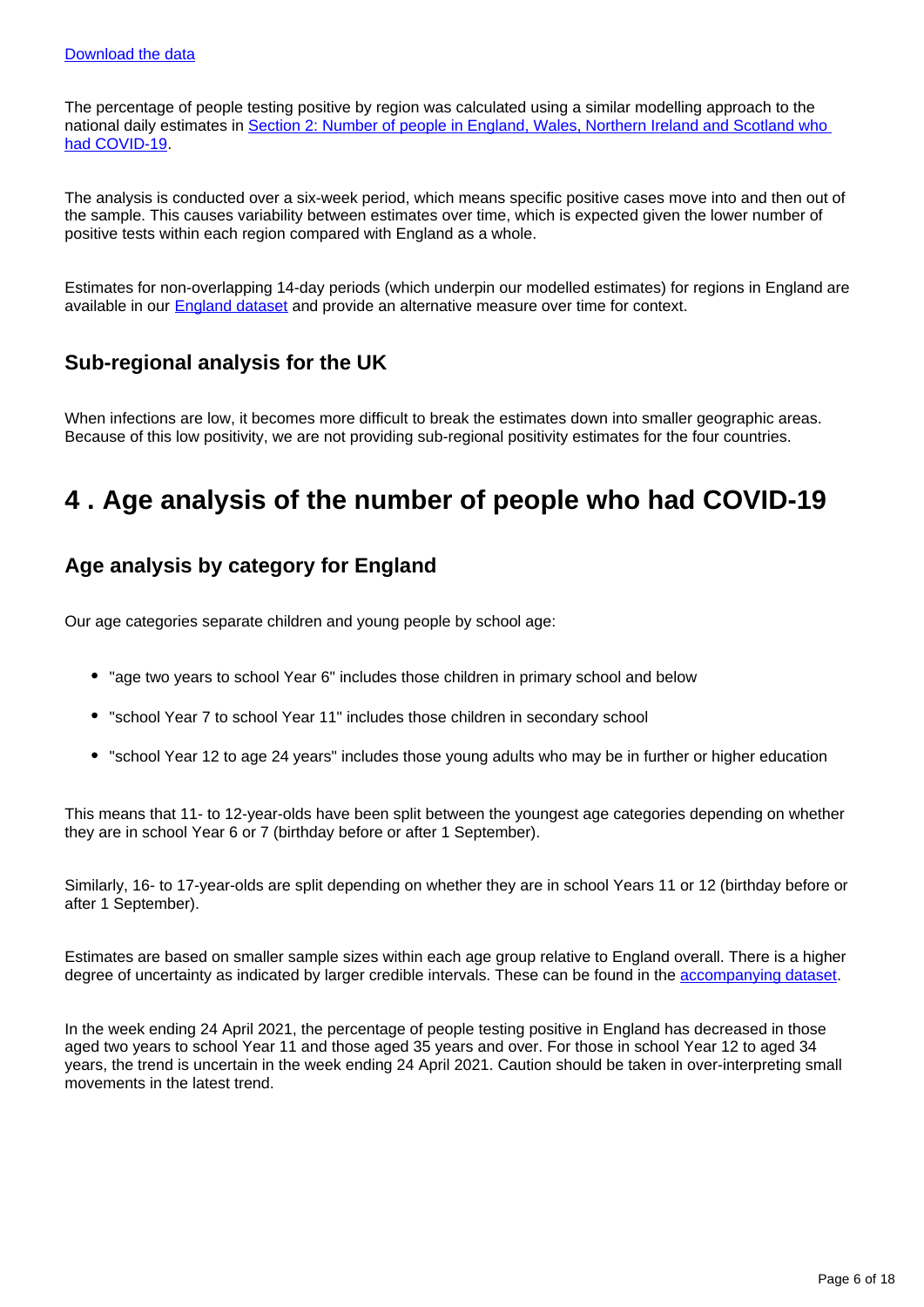### **Figure 3: The percentage testing positive in England decreased in people aged two years to school Year 11, and those aged 35 years and over in the week ending 24 April 2021**

Estimated percentage of the population testing positive for the coronavirus (COVID-19) on nose and throat swabs, daily, by age group since 14 March 2021, England

### **Notes:**

- 1. All results are provisional and subject to revision.
- 2. These statistics refer to infections reported in the community, by which we mean private households. These figures exclude infections reported in hospitals, care homes and/or other institutional settings.

### [Download the data](https://www.ons.gov.uk/visualisations/dvc1337/age/datadownload.xlsx)

We are unable to produce the same grouped analysis as presented in Figure 3 for the devolved administrations because of smaller sample sizes within each age group.

## **Age analysis by single year of age over time by country**

Because of low positivity rates, we are reviewing whether we can continue to produce age over time analysis by single year of age for all four UK countries. As a result, we have not produced these data this week.

# <span id="page-6-0"></span>**5 . Number of new COVID-19 infections in England, Wales, Northern Ireland and Scotland**

This week we continue to present estimates of the incidence of polymerase chain reaction (PCR)-positive cases using a new method based on our positivity estimate. This gives the rate at which new positives occur, and subsequently become detectable, within the population.

This incidence method uses an estimate of the length of time for which an individual will test positive, based on modelling the time from first positive to first subsequent negative test in the survey. This estimate is used alongside the positivity model to produce an estimate. This method is robust to participants having monthly swabs. For more information on the incidence method, see our [methods article.](https://www.ons.gov.uk/peoplepopulationandcommunity/healthandsocialcare/conditionsanddiseases/methodologies/covid19infectionsurveypilotmethodsandfurtherinformation#incidence)

The reference date used for our official estimates of incidence of PCR-positive cases is 10 days prior to the end of the positivity reference week. This is necessary as estimates later than this date are more likely to change as we receive additional data.

## **Estimates are included for England, Wales, Northern Ireland and Scotland.**

In England during the week ending 17 April 2021<sup>1</sup>, we estimate that there were 0.66 new PCR-positive coronavirus (COVID-19) cases per 10,000 people per day (95% credible interval: 0.40 to 0.93). This equates to 3,600 new positive cases in England per day (95% credible interval: 2,200 to 5,100). The incidence of new PCRpositive COVID-19 cases has decreased in the week ending 17 April 2021 in England.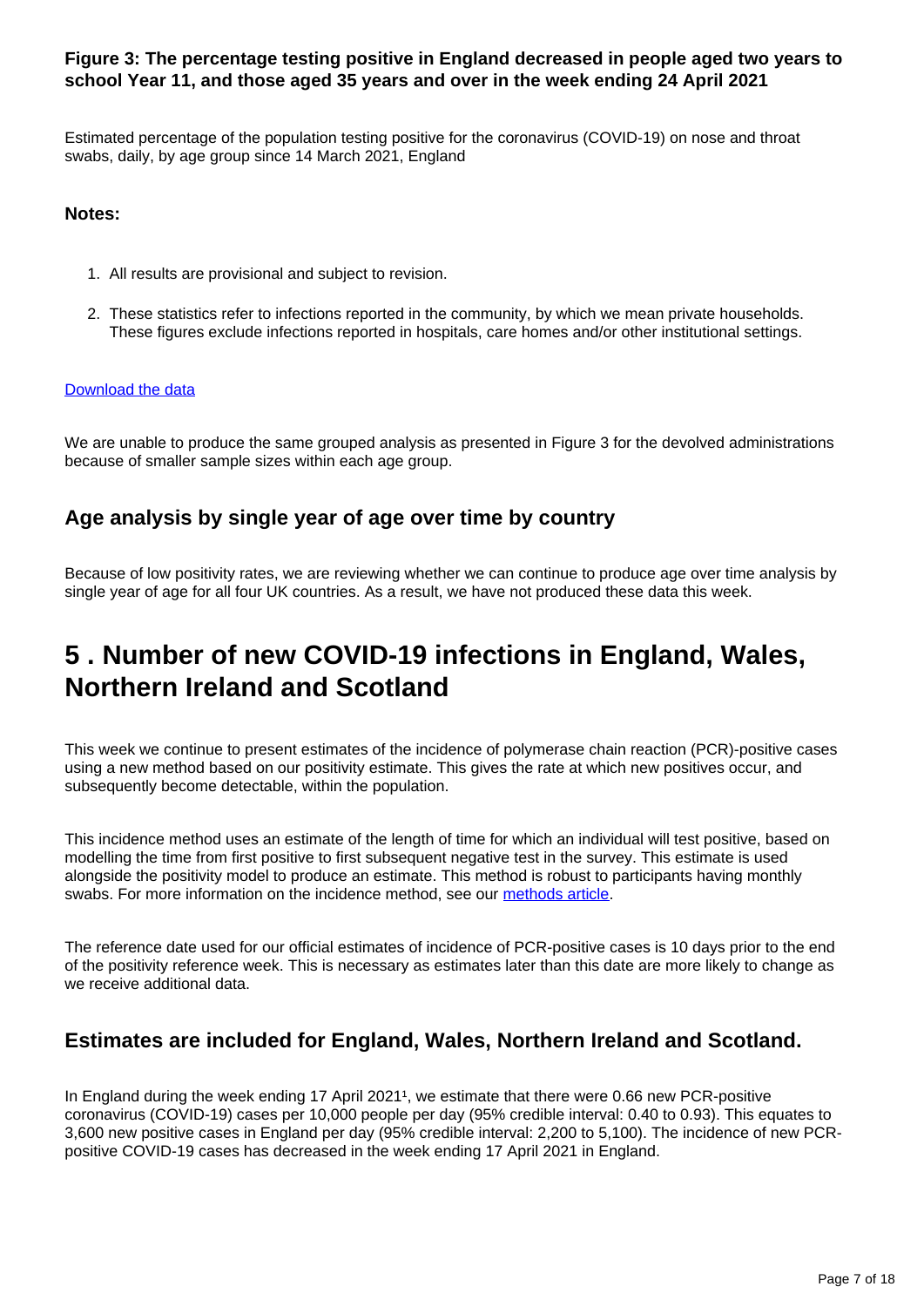For estimates of incidence in Wales, Northern Ireland and Scotland, credible intervals are wide because of relatively small sample sizes, and care should be taken in interpreting results. In particular, when prevalence is very low, it may not be possible to produce a reliable estimate. In these instances, we will still provide the upper bound of the credible interval.

In Wales, during the week ending 17 April 2021, we estimate that there were 0.56 new PCR-positive COVID-19 cases per 10,000 people per day (95% credible interval: 0.06 to 1.43). This equates to 170 new positive cases in Wales per day (95% credible interval: 20 to 430). Incidence of new PCR-positive COVID-19 cases in Wales appears to have remained level in the weeks up to 17 April 2021, but credible intervals are wide so there is high uncertainty.

In Northern Ireland, during the week ending 17 April 2021, we estimate that there were 0.81 new PCR-positive COVID-19 cases per 10,000 people per day (95% credible interval: 0 to 2.22). This equates to 150 new positive cases in Northern Ireland per day (95% credible interval: 0 to 410). The trend of incidence of new PCR-positive COVID-19 cases in Northern Ireland appears to have remained level in the weeks up to 17 April 2021, although credible intervals are wide.

In Scotland, during the week ending 17 April 2021, we estimate that there were 1.31 new PCR-positive COVID-19 cases per 10,000 people per day (95% credible interval: 0.51 to 2.37). This equates to 690 new positive cases in Scotland per day (95% credible interval: 270 to 1,200). Incidence of new PCR-positive COVID-19 cases in Scotland appears to have remained level in the weeks up to 17 April 2021, although credible intervals are wide.

Figure 4 presents the official incidence estimates for England, Wales, Northern Ireland and Scotland for the week ending 17 April 2021. Modelled estimates for the most recent five weeks are also provided for each of the four countries.

For England, estimates between 29 November 2020 and 6 March 2021 have also been provided as indicative estimates. For Wales, Northern Ireland and Scotland, indicative estimates are provided between 25 October 2020 and 6 March 2021. These indicative estimates are based on our new model and are presented on the official estimates chart. Figure 4 also shows previously published official estimates of incidence for England using our old model.

### **Figure 4: The incidence rate is varied across the countries of the UK in the week ending 17 April 2021**

Estimated numbers of new PCR-positive COVID-19 cases in the UK, based on nose and throat swabs with modelled estimates from 14 March 2021

### **Notes:**

- 1. All results are provisional and subject to revision.
- 2. Official reported estimates are plotted at a reference point believed to be most representative of the given week. The reference date is 14 April 2021. Estimates following this point are more likely to be revised when additional data are available, and therefore should be treated with caution.
- 3. The official estimate presents the best estimate at that point in time. Modelled estimates are used to calculate the official reported estimate. The model smooths the series to understand the trend and is revised each week to incorporate new test results, providing the best indication of trend over time.
- 4. For England, indicative estimates are provided between 29 November 2020 and 6 March 2021. For Wales, Northern Ireland and Scotland indicative estimates are provided between 25 October 2020 and 6 March 2021. These indicative estimates were produced using our new positivity-based incidence method, and are presented on the official estimates charts, but were not previously published.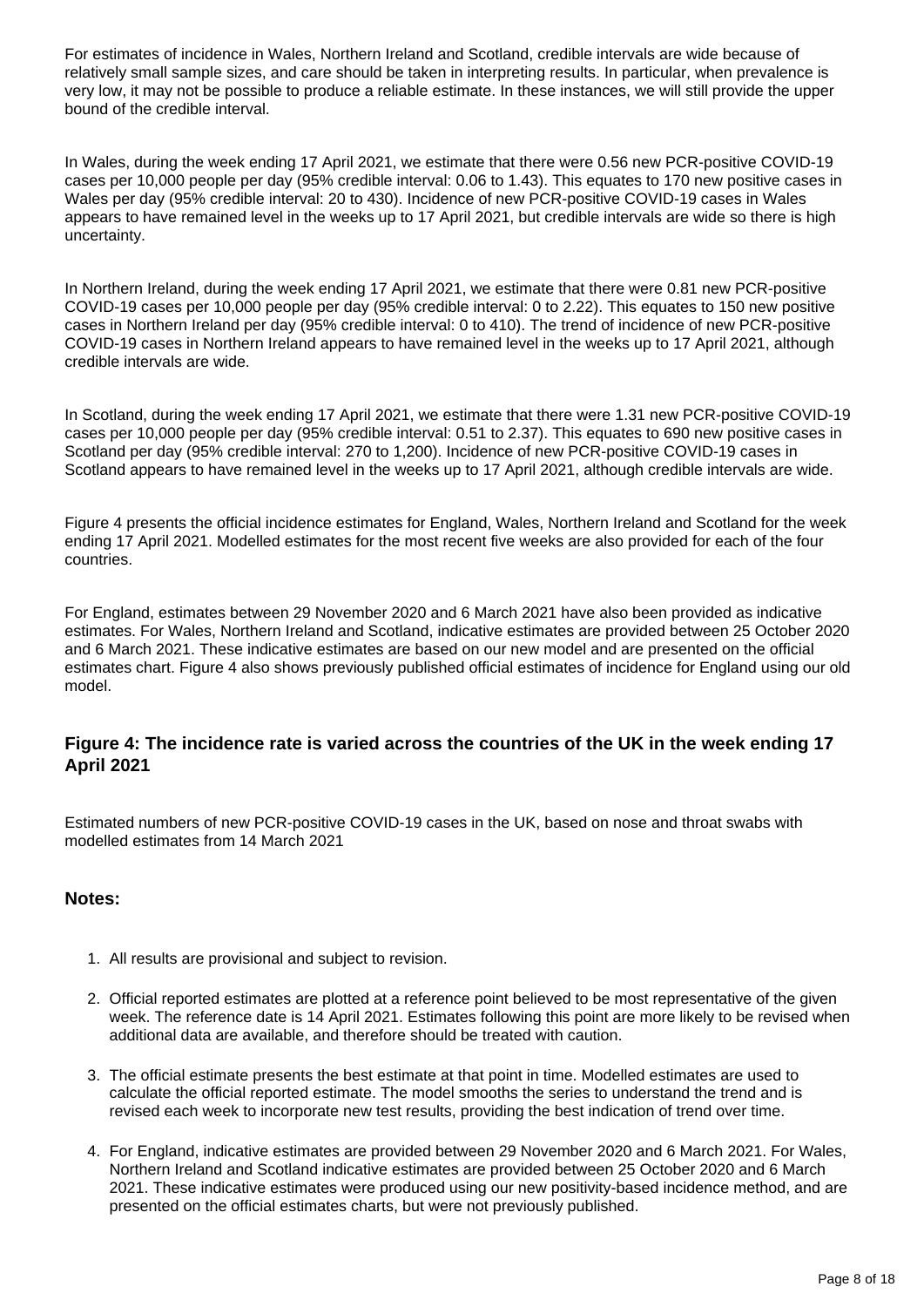The incidence rate measures the occurrence of new PCR-positive cases of COVID-19, and the calculation of this is defined in [Section 10: Glossary.](https://www.ons.gov.uk/peoplepopulationandcommunity/healthandsocialcare/conditionsanddiseases/bulletins/coronaviruscovid19infectionsurveypilot/30april2021#glossary) The incidence rate is not the same as the reproduction rate (R), which is the average number of secondary infections produced by one infected person.

To calculate the estimated average number of people becoming PCR-positive per day, we multiply the daily incidence rate by the community population (see Coverage in [Section 11: Measuring the data\)](https://www.ons.gov.uk/peoplepopulationandcommunity/healthandsocialcare/conditionsanddiseases/bulletins/coronaviruscovid19infectionsurveypilot/30april2021#measuring-the-data). We use the unrounded incidence rate to do this, so results will differ if calculated using the rounded estimates from the datasets.

### **Notes for: Number of new COVID-19 infections in England, Wales, Northern Ireland and Scotland**

1. This is based on model estimates from the reference point of the most recent week (11 to 17 April 2021), Wednesday 14 April 2021. More information on reference dates can be found in [Section 11: Measuring the](https://www.ons.gov.uk/peoplepopulationandcommunity/healthandsocialcare/conditionsanddiseases/bulletins/coronaviruscovid19infectionsurveypilot/30april2021#measuring-the-data)  [data](https://www.ons.gov.uk/peoplepopulationandcommunity/healthandsocialcare/conditionsanddiseases/bulletins/coronaviruscovid19infectionsurveypilot/30april2021#measuring-the-data).

# <span id="page-8-0"></span>**6 . Percentage of those testing positive compatible with the UK and other variants**

A new variant of the coronavirus (COVID-19) was identified in the UK in mid-November 2020. The UK variant (B. 1.1.7) of COVID-19 has changes in one of the three genes that coronavirus swab tests detect, known as the Sgene. This means in cases compatible with the UK variant, the S-gene is not detected by the current test. Other variants, including B.1.525 (first identified in Nigeria), also have this same pattern of gene positivity. At present these [variants are rare in the UK](https://www.gov.uk/government/publications/covid-19-variants-genomically-confirmed-case-numbers/variants-distribution-of-cases-data) so we continue to describe this group as compatible with the UK variant, but we will continue to keep this under review.

When there is a high viral load (for example, when a person is most infectious) absence of the S-gene in combination with the presence of the other two genes (ORF1ab and N genes) is a reliable indicator of the UK variant in COVID-19. However, as the viral load decreases (for example, if someone is near the end of their recovery from the infection), the absence of the S-gene is a less reliable indicator of the UK variant.

In contrast, the South African (B.1.351) and Brazilian (P.1 and P.2) variants have an S-gene that is detectable with the current test and will therefore be included in the "not compatible with UK variant" group of COVID-19 where the virus level is high enough to identify this. Which of these types of COVID-19 are compatible with these variants cannot be identified from the swab polymerase chain reaction (PCR) test alone. You can read more [about the UK variant](https://blog.ons.gov.uk/2021/01/29/understanding-the-uk-variant-how-the-ons-is-monitoring-the-new-strain-of-covid-19/) in our blog.

Since 24 December 2020, we have reported on the percentage of people testing positive compatible with the UK variant that was identified in mid-November 2020. The percentage of people testing positive compatible with the UK variant by UK country and regions of England are provided in the [accompanying technical dataset](https://www.ons.gov.uk/peoplepopulationandcommunity/healthandsocialcare/conditionsanddiseases/datasets/covid19infectionsurveytechnicaldata).

We will continue to monitor the trends in different variants over the coming weeks. We will reintroduce charts into the bulletin if there is a variant that we can identify using our test that appears to be affecting the trends in the percentage of people testing positive for COVID-19.

The percentage of people testing positive that are compatible with the UK variant decreased in England and Scotland in the week ending 24 April 2021. In the same week, the trend in the percentage of people testing positive that are compatible with the UK variant was uncertain in Wales and Northern Ireland.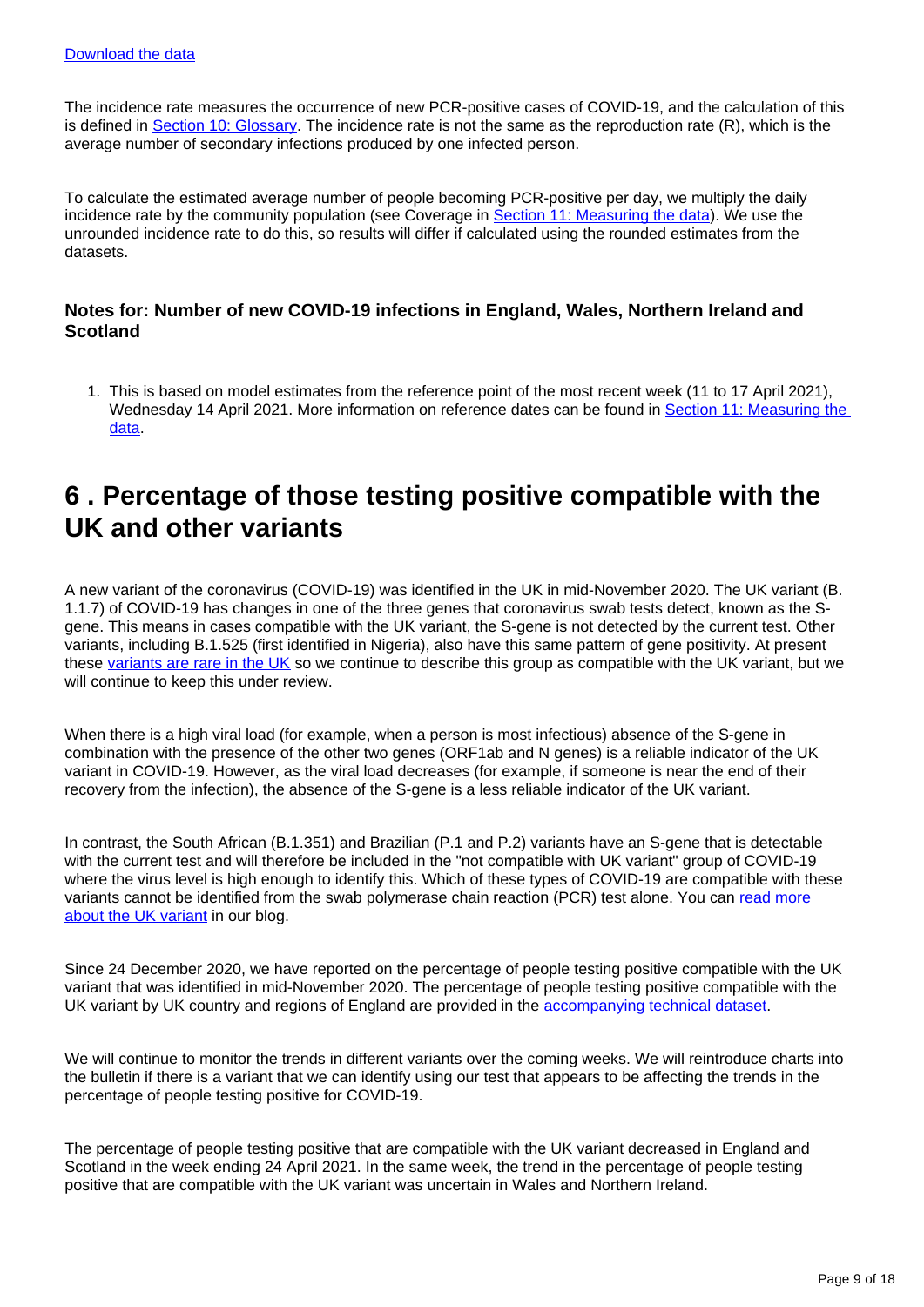Each test goes through a number of cycles before a positive result is detectable. If there is a high quantity of the virus present, a positive result will be identified after a low number of cycles. However, if there is only a small amount of the virus present, then it will take more cycles to detect it.

The number of cycles is measured as a "cycle threshold", known as a [Ct value](https://blog.ons.gov.uk/2021/04/09/accuracy-and-confidence-why-we-trust-the-data-from-the-covid-19-infection-survey/). These values are used as a proxy for the quantity of the virus, also known as the viral load. The higher the viral load, the lower the Ct value. These values are helpful for monitoring the strength of the virus and for identifying patterns that could suggest changes in the way the virus is transmitting. The Ct values of COVID-19 positive tests are provided in the [technical dataset](https://www.ons.gov.uk/peoplepopulationandcommunity/healthandsocialcare/conditionsanddiseases/datasets/covid19infectionsurveytechnicaldata) that accompanies this bulletin.

We try to read all letters of the virus's genetic material for every positive nose and throat swab with sufficient virus to do so (Ct less than 30) - this is called whole genome sequencing. Positive samples are hand-picked at the testing centre and shipped to a sequencing lab, after which they are sequenced and the genetic data processed. Sequencing is not successful on all these samples, or only part of the genome is sequenced. This is especially so for the higher Ct values, which are common in Office for National Statistics (ONS) data as we often catch people early or late in infection when viral loads tend to be lower (and hence Ct values are higher). Where we successfully sequence over half of the genome, we use the sequence data to work out which virus is which type of variant.

These data are provided in the [accompanying technical dataset](https://www.ons.gov.uk/peoplepopulationandcommunity/healthandsocialcare/conditionsanddiseases/datasets/covid19infectionsurveytechnicaldata) using the international standard labels. For example, the UK variant is B.1.1.7, and the South African variant is B.1.351. We have not seen any of the Manaus variant to date (P.1). We also provide information on viruses where we have found a particular genetic change (mutation) called E484K. This mutation is always seen in the South African variant (B.1.351). Laboratory data suggest that this mutation might make it easier for a virus to infect someone again, or to infect someone who has been vaccinated but the importance of this is still uncertain.

This analysis was produced by research partners at the University of Oxford. Of particular note are Dr Katrina Lythgoe, Dr David Bonsall, Dr Tanya Golubchik, and Dr Helen Fryer.

# <span id="page-9-0"></span>**7 . Test sensitivity and specificity**

The estimates provided in Sections 2 to 6 are for the percentage of the private-residential population testing positive for the coronavirus (COVID-19), otherwise known as the positivity rate. We do not report the prevalence rate. To calculate the prevalence rate, we would need an accurate understanding of the swab test's sensitivity (true-positive rate) and specificity (true-negative rate).

While we do not know the true sensitivity and specificity of the test, our data and related studies provide an indication of what these are likely to be. In particular, the data suggest that the false-positive rate is very low – under 0.005%. We do not know the sensitivity of the swab test. However, other studies suggest that sensitivity (the rate of true-positive test results) may be somewhere between 85% and 98%.

You can find more information on sensitivity and specificity in our [methods article](https://www.ons.gov.uk/peoplepopulationandcommunity/healthandsocialcare/conditionsanddiseases/methodologies/covid19infectionsurveypilotmethodsandfurtherinformation#test-sensitivity-and-specificity) and our recent [blog](https://blog.ons.gov.uk/2021/04/09/accuracy-and-confidence-why-we-trust-the-data-from-the-covid-19-infection-survey/). You can find more information on the data suggesting that our test's false-positive rate is very low in a paper written by [academic partners](https://www.medrxiv.org/content/10.1101/2020.10.25.20219048v2) at the University of Oxford.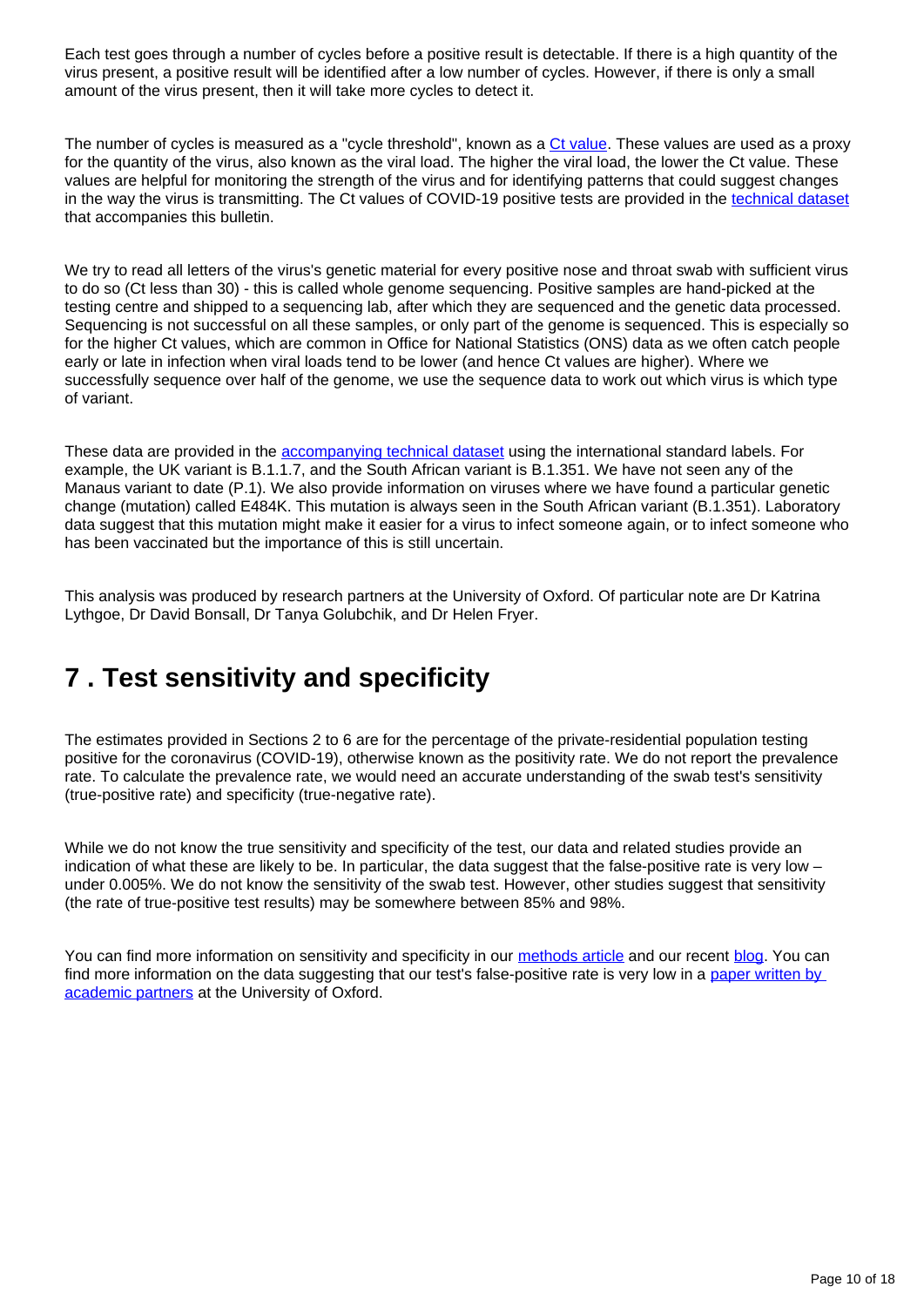# <span id="page-10-0"></span>**8 . COVID-19 Infection Survey data**

[Coronavirus \(COVID-19\) Infection Survey: England](https://www.ons.gov.uk/peoplepopulationandcommunity/healthandsocialcare/conditionsanddiseases/datasets/coronaviruscovid19infectionsurveydata) Dataset | Released 30 April 2021 Findings from the Coronavirus (COVID-19) Infection Survey for England.

[Coronavirus \(COVID-19\) Infection Survey: Northern Ireland](https://www.ons.gov.uk/peoplepopulationandcommunity/healthandsocialcare/conditionsanddiseases/datasets/covid19infectionsurveynorthernireland) Dataset | Released 30 April 2021 Findings from the Coronavirus (COVID-19) Infection Survey for Northern Ireland.

[Coronavirus \(COVID-19\) Infection Survey: Scotland](https://www.ons.gov.uk/peoplepopulationandcommunity/healthandsocialcare/conditionsanddiseases/datasets/covid19infectionsurveyscotland) Dataset | Released 30 April 2021 Findings from the Coronavirus (COVID-19) Infection Survey for Scotland.

[Coronavirus \(COVID-19\) Infection Survey: Wales](https://www.ons.gov.uk/peoplepopulationandcommunity/healthandsocialcare/conditionsanddiseases/datasets/covid19infectionsurveywales) Dataset | Released 30 April 2021

Findings from the Coronavirus (COVID-19) Infection Survey for Wales.

[Coronavirus \(COVID-19\) Infection Survey: technical data](https://www.ons.gov.uk/peoplepopulationandcommunity/healthandsocialcare/conditionsanddiseases/datasets/covid19infectionsurveytechnicaldata)

Dataset | Released 30 April 2021 Technical and methodological data from the Coronavirus (COVID-19) Infection Survey, England, Wales, Northern Ireland and Scotland.

# <span id="page-10-1"></span>**9 . Collaboration**

The Coronavirus (COVID-19) Infection Survey analysis was produced by the Office for National Statistics (ONS) in collaboration with our research partners at the University of Oxford, the University of Manchester, Public Health England (PHE) and Wellcome Trust. Of particular note are:

- Sarah Walker University of Oxford, Nuffield Department for Medicine: Professor of Medical Statistics and Epidemiology and Study Chief Investigator
- Koen Pouwels University of Oxford, Health Economics Research Centre, Nuffield Department of Population Health: Senior Researcher in Biostatistics and Health Economics
- Thomas House University of Manchester, Department of Mathematics: Reader in Mathematical Statistics

# <span id="page-10-2"></span>**10 . Glossary**

## **Community**

In this bulletin, we refer to the number of coronavirus (COVID-19) infections within the community. Community in this instance refers to private households, and it excludes those in hospitals, care homes and/or other institutional settings.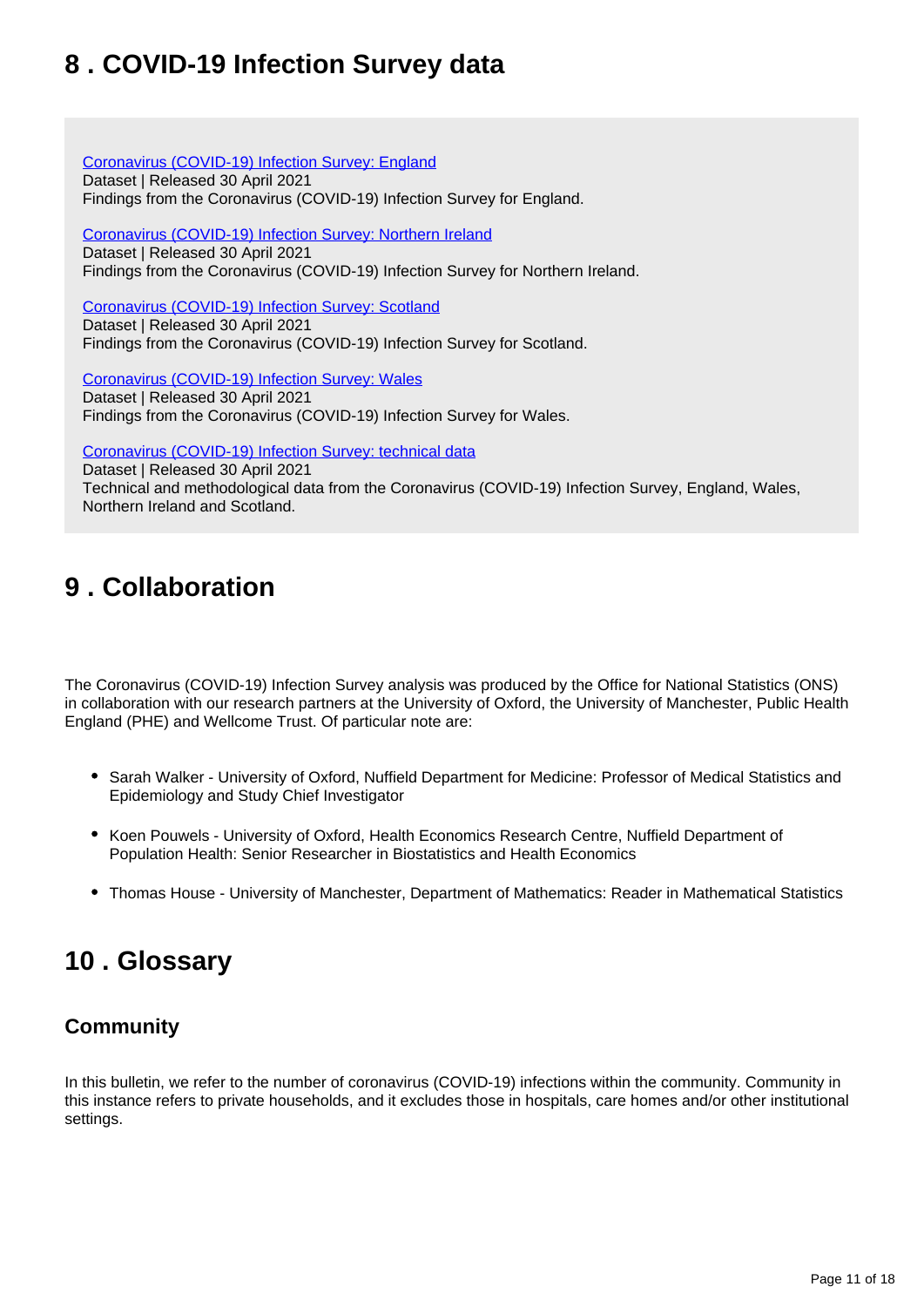## **Confidence interval**

A confidence interval gives an indication of the degree of uncertainty of an estimate, showing the precision of a sample estimate. The 95% confidence intervals are calculated so that if we repeated the study many times, 95% of the time the true unknown value would lie between the lower and upper confidence limits. A wider interval indicates more uncertainty in the estimate. Overlapping confidence intervals indicate that there may not be a true difference between two estimates. For more information, see our [methodology page on statistical uncertainty](https://www.ons.gov.uk/methodology/methodologytopicsandstatisticalconcepts/uncertaintyandhowwemeasureit).

# **Credible interval**

A credible interval gives an indication of the uncertainty of an estimate from data analysis. 95% credible intervals are calculated so that there is a 95% probability of the true value lying in the interval.

## **False-positives and false-negatives**

A false-positive result occurs when the tests suggest a person has COVID-19 when in fact they do not. By contrast, a false-negative result occurs when the tests suggest a person does not have COVID-19 when in fact they do. For more information on false-positives and false-negatives, see our [methods article](https://www.ons.gov.uk/peoplepopulationandcommunity/healthandsocialcare/conditionsanddiseases/methodologies/covid19infectionsurveypilotmethodsandfurtherinformation#test-sensitivity-and-specificity) and our recent [blog](https://blog.ons.gov.uk/2021/04/09/accuracy-and-confidence-why-we-trust-the-data-from-the-covid-19-infection-survey/).

## **Incidence rate**

The estimates of incidence of polymerase chain reaction (PCR)-positive cases use a new method based on our positivity estimate. This gives the rate at which new positives occur, and subsequently become detectable, within the population. The new incidence method uses an estimate of the length of time for which an individual will test positive, based on modelling the time from first positive to first subsequent negative test in the survey. This estimate is used alongside the positivity model to produce an incidence estimate. For more information on this method of incidence please see our [methods article](https://www.ons.gov.uk/peoplepopulationandcommunity/healthandsocialcare/conditionsanddiseases/methodologies/covid19infectionsurveypilotmethodsandfurtherinformation#incidence).

# <span id="page-11-0"></span>**11 . Measuring the data**

The Office for National Statistics (ONS) is publishing more data and analysis than ever before. We are constantly reviewing our publications based on your feedback to make sure that we continue to meet the needs of our users. As a result, future editions of this publication may focus more strongly on headline indicators and main messages. Thank you for your continued support.

Data presented in this bulletin come from the Coronavirus (COVID-19) Infection Survey, which looks to identify the percentage of the population testing positive for COVID-19 and whether they have symptoms or not. The survey helps track the current extent of infection and transmission of COVID-19 among the population as a whole.

This section of the bulletin provides a short summary of the study data and data collection methods. Our [methodology article](https://www.ons.gov.uk/peoplepopulationandcommunity/healthandsocialcare/conditionsanddiseases/methodologies/covid19infectionsurveypilotmethodsandfurtherinformation) provides further information around the survey design, how we process data and how data are analysed. The [study protocol](https://www.ndm.ox.ac.uk/covid-19/covid-19-infection-survey/protocol-and-information-sheets) specifies the research for the study.

## **Analysing the data**

All estimates presented in this bulletin are provisional results. As swabs are not necessarily analysed in date order by the laboratory, we have not yet received test results for all swabs taken on the dates included in this analysis. Estimates may therefore be revised as more test results are included.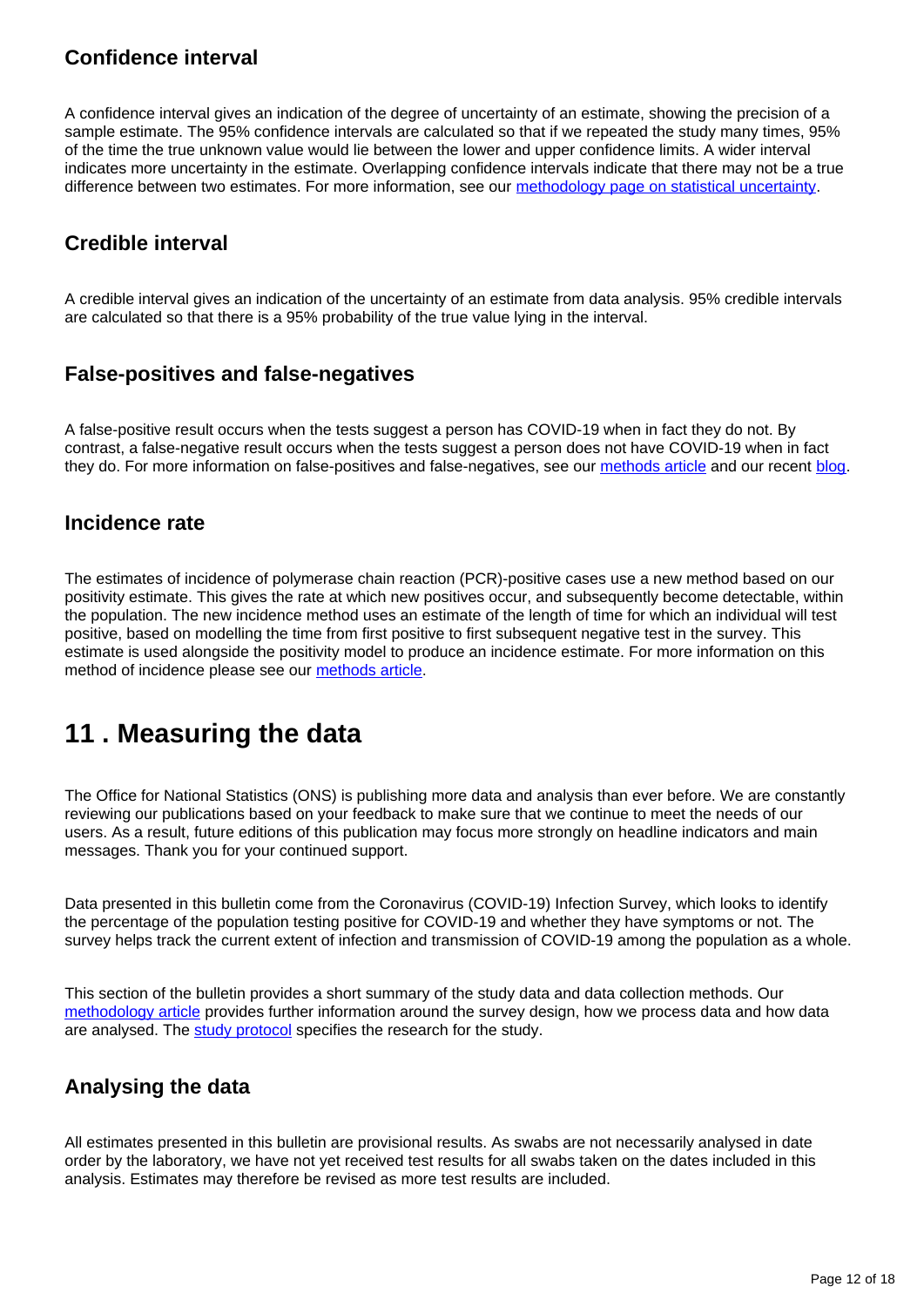We continue to develop our analysis methods, and these quality enhancements may lead to minor changes in estimates, for example, the positive test counts across the study period.

### **Reference dates**

We aim to provide the estimates of positivity rate (the percentage of those who test positive) and incidence that are most timely and most representative of each week. We decide the most recent week we can report on based on the availability of test results for visits that have already happened, accounting for the fact that swabs have to be couriered to the labs, tested and results returned. On most occasions, the reference data align perfectly, but sometimes this is not feasible. This week, the reference week is 18 to 24 April 2021.

Within the most recent week, we provide an official estimate for positivity rate based on a reference point from the modelled trends. For positivity rates, we can include all swab test results, even from the most recent visits. Therefore, although we are still expecting further swab test results from the labs, there was sufficient data for the official estimate for infection to be based on a reference point after the start of the reference week. To improve stability in our modelling while maintaining relative timeliness of our estimates, we are reporting our official estimates based on the midpoint of the reference week. This week, the reference day for positivity rates is Wednesday 21 April 2021.

The reference date used for our official estimates of incidence of polymerase chain reaction (PCR)-positive cases is 10 days prior to the end of the positivity reference week. This is necessary as estimates later than this date are more likely to change as we receive additional data. This week, the reference week for incidence is 11 to 17 April 2021 and the reference day is Wednesday 14 April 2021.

## **Response rates**

At the beginning of the survey, our sample was largely made up of people in England who have taken part in previous ONS surveys and had agreed to future contact regarding research. The likelihood of enrolment decreases over time and response rate information for those initially asked to take part in these first two phases can be considered as relatively final.

In England, we expanded our sampling at the end of July 2020 to invite a random sample of households from a list of addresses. Response rates for the expansion period cannot be regarded as final response rates to the survey since those who are invited are not given a time limit in which to respond; and should not be compared with response rates for those that have taken part in a previous survey, as this is a different mode of sampling.

Fieldwork began in Wales on 29 June 2020, and the initial sample was made up of people who had taken part in previous ONS surveys and had agreed to future contact regarding research. At the beginning of October 2020, the survey in Wales was expanded to invite a random sample of households from a list of addresses.

Fieldwork began in Northern Ireland on 26 July 2020, and the initial sample was made up of people who had taken part in previous ONS and NISRA surveys and had agreed to future contact regarding research. In Scotland, fieldwork began on 21 September 2020 and the initial sample was taken from a random sample of households from a list of addresses.

Response rates for Wales, Northern Ireland and Scotland cannot be regarded as final response rates to the survey since those who are invited are not given a time limit in which to respond; and different modes of sampling are not comparable.

Response rates for each nation are found in the **[accompanying technical dataset](https://www.ons.gov.uk/peoplepopulationandcommunity/healthandsocialcare/conditionsanddiseases/datasets/covid19infectionsurveytechnicaldata)**. We provide response rates separately for the different sampling phases of the study.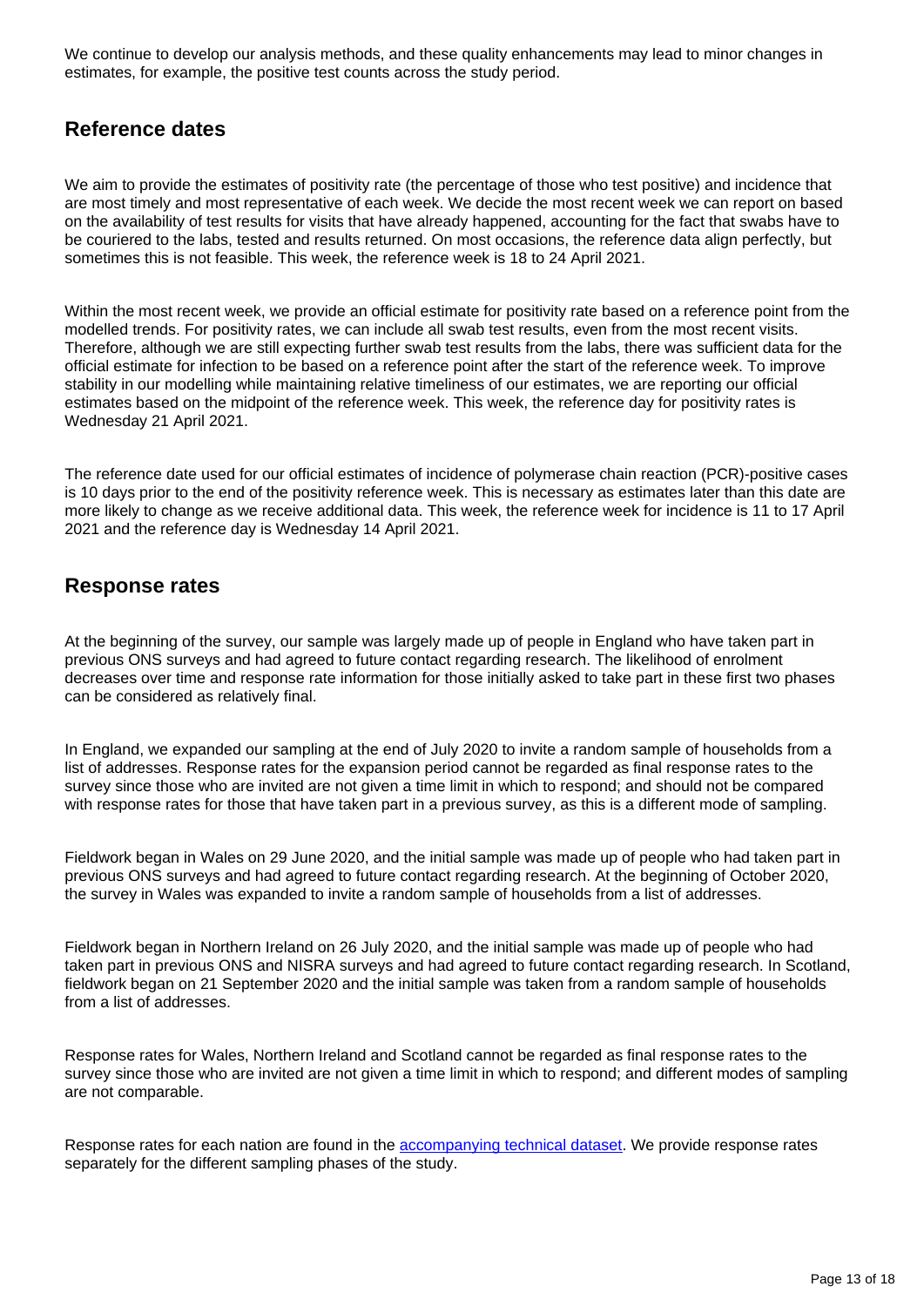# **Other Coronavirus Infection Survey (CIS) analysis**

Our recent release, [Coronavirus \(COVID-19\) Infection Survey: antibody and vaccination data for the UK,](https://www.ons.gov.uk/peoplepopulationandcommunity/healthandsocialcare/conditionsanddiseases/articles/coronaviruscovid19infectionsurveyantibodydatafortheuk/28april2021) includes analysis on the likelihood of testing positive for COVID-19 antibodies in England, Wales, Northern Ireland and Scotland and vaccination data by UK country and regions in England.

We have also provided more detailed analysis on the characteristics and behaviours of those with COVID-19 in our recent article, [Coronavirus \(COVID-19\) Infection Survey: characteristics of people testing positive for COVID-](https://www.ons.gov.uk/peoplepopulationandcommunity/healthandsocialcare/conditionsanddiseases/articles/coronaviruscovid19infectionsinthecommunityinengland/characteristicsofpeopletestingpositiveforcovid19incountriesoftheuk22april2021)[19 in countries of the UK](https://www.ons.gov.uk/peoplepopulationandcommunity/healthandsocialcare/conditionsanddiseases/articles/coronaviruscovid19infectionsinthecommunityinengland/characteristicsofpeopletestingpositiveforcovid19incountriesoftheuk22april2021), including the likelihood of testing positive in patient facing roles and analysis on the number socially and physically distanced contacts.

## **Laboratory-confirmed cases in the UK**

Public Health England (PHE) presents data on the total number of [laboratory-confirmed cases in the UK,](https://coronavirus.data.gov.uk/details/cases) which capture the cumulative number of people in the UK who have tested positive for COVID-19. These statistics present all known cases of COVID-19, both current and historical, for the UK, and by nation, by regions of England, and because of the large sample size, by local authority. Further information can be found on the [Coronavirus Dashboard](https://coronavirus.data.gov.uk/). A summary for each nation: England, [Wales,](https://gov.wales/test-trace-protect-contact-tracing-coronavirus-covid-19) [Northern Ireland](https://app.powerbi.com/view?r=eyJrIjoiZGYxNjYzNmUtOTlmZS00ODAxLWE1YTEtMjA0NjZhMzlmN2JmIiwidCI6IjljOWEzMGRlLWQ4ZDctNGFhNC05NjAwLTRiZTc2MjVmZjZjNSIsImMiOjh9) and [Scotland](https://www.gov.scot/publications/coronavirus-covid-19-daily-data-for-scotland/) is also available.

## **Testing and tracing systems**

Each nation of the UK has a testing and tracing system: for [England,](https://www.gov.uk/guidance/nhs-test-and-trace-how-it-works?priority-taxon=774cee22-d896-44c1-a611-e3109cce8eae) [Wales](https://gov.wales/test-trace-protect-contact-tracing-coronavirus-covid-19), [Northern Ireland](https://www.nidirect.gov.uk/articles/coronavirus-covid-19-testing-and-contact-tracing) and [Scotland](https://www.gov.scot/publications/coronavirus-covid-19-test-trace-isolate-support/). These ensure that anyone who develops symptoms of COVID-19 can quickly be tested to find out if they have the virus. Some nations also include targeted asymptomatic testing of NHS and social care staff and care home residents. Additionally, it helps trace close recent contacts of anyone who tests positive for COVID-19 and, if necessary, notify them that they must self-isolate. We have recently published an article that compares the [methods used in the COVID-19 Infection Survey and NHS Test and Trace in England.](https://www.ons.gov.uk/peoplepopulationandcommunity/healthandsocialcare/conditionsanddiseases/articles/comparingmethodsusedinthecoronaviruscovid19infectionsurveyandnhstestandtraceengland/october2020)

In comparison with Public Health data and Testing and Tracing data, the statistics presented in this bulletin take a representative sample of the community population (those in private residential households), including people who are not otherwise prioritised for testing. This means that we can estimate the number of people in the community population with COVID-19 who do not report any evidence of symptoms.

## **Other studies**

This study is one of a number of studies that look to provide information around the coronavirus pandemic within the UK.

# **COVID Symptom Study (ZOE app and King's College London), UK**

The [COVID Symptom Study app](https://covid.joinzoe.com/) allows users to log their health each day, including whether or not they have symptoms of COVID-19. The study aims to predict which combination of symptoms indicate that someone is likely to test positive for COVID-19. The app was developed by the health science company ZOE with data analysis conducted by King's College London. Anyone over the age of 18 years can download the app and take part in the study. Respondents can report symptoms of children.

The study estimates the total number of people with symptomatic COVID-19 and the daily number of new cases of COVID-19 based on app data and swab tests taken in conjunction with the Department of Health and Social Care (DHSC). The study investigates the "predictive power of symptoms", and so the data do not capture people who are infected with COVID-19 but who do not display symptoms.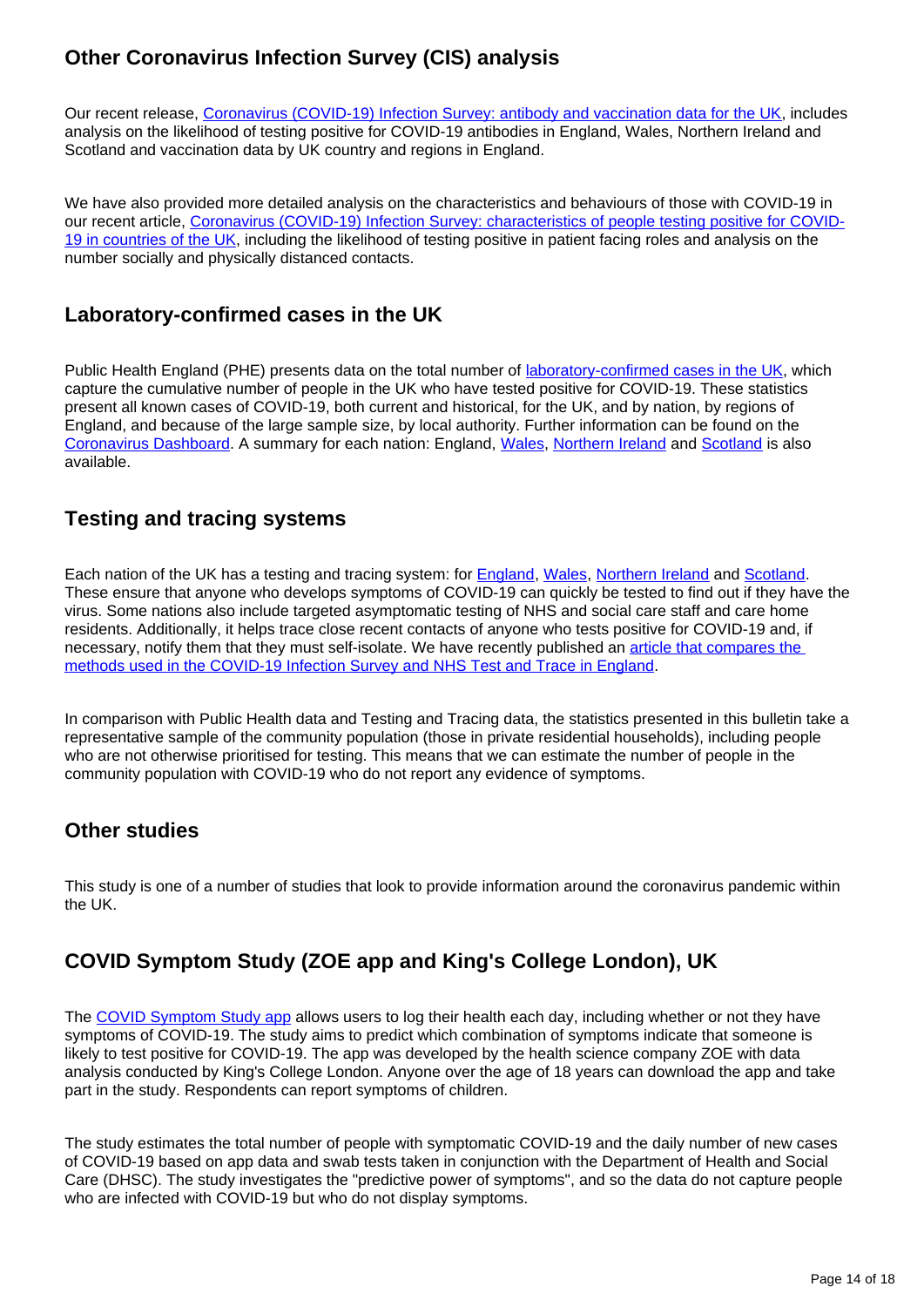Unlike the data presented in this bulletin, the COVID Symptom Study is not a representative sample of the population. It is reliant on app users and so captures only some cases in hospitals, care homes and other communities where few people use the app. To account for this, the model adjusts for age and deprivation when producing UK estimates. The larger sample size allows for [detailed geographic breakdown.](https://covid.joinzoe.com/data)

## **Real-time Assessment of Community Transmission-1 and -2 (REACT-1 and -2), England**

Like our study, the [Real-time Assessment of Community Transmission-1 REACT-1 survey](https://www.imperial.ac.uk/medicine/research-and-impact/groups/react-study/the-react-1-programme/), led by Imperial College London, involves taking swab samples to test for COVID-19 antigens to estimate the prevalence and transmission of the virus that causes COVID-19 in the community. Each round of the study has involved around 160,000 participants aged five years and over, with the latest round involving 141,000 participants, selected from a random cross-section sample of the general public from GP registration data. Trends in infection by characteristics, such as age, sex, ethnicity, symptoms and key worker status, are also possible through the study. Most recently the study has looked at how the link between infections, deaths and hospitalisations has changed across previous study rounds. Here are the [latest REACT findings from 8 April 2021 \(PDF, 2.81MB\).](https://spiral.imperial.ac.uk/bitstream/10044/1/87351/2/react1_r10_preprint.pdf)

One of the main differences from our COVID-19 Infection Survey is that the REACT surveys do not require followup visits, as the study is interested primarily in prevalence at a given time point.

In addition, the [REACT-2 study](https://www.imperial.ac.uk/medicine/research-and-impact/groups/react-study/the-react-2-programme/) uses antibody finger-prick tests to track past infections and monitor the progress of the pandemic. Estimates in this bulletin and the REACT study use different tests and different methods, for example, the REACT estimates are based on self-administered and self-read finger-prick tests, whereas tests in this survey are carried out by a trained nurse, phlebotomist or healthcare assistant.

## **Public Health England (PHE) surveillance**

PHE also publish an estimate of the [prevalence of antibodies in the blood](https://www.gov.uk/government/publications/national-covid-19-surveillance-reports/sero-surveillance-of-covid-19) in England using blood samples from healthy adult blood donors. PHE provide estimates by region and currently do not scale up to England. Estimates in this bulletin and those published by PHE are based on different tests; PHE estimates are based on testing using the Euroimmun assay method, while blood samples in our survey are tested for antibodies by research staff at the University of Oxford using a novel ELISA. For more information about the antibody test used in this bulletin, see the [COVID-19 Infection Survey protocol.](https://www.ndm.ox.ac.uk/protocol-and-information-sheets)

# <span id="page-14-0"></span>**12 . Strengths and limitations**

These statistics have been produced quickly in response to developing world events. The [Office for Statistics](https://osr.statisticsauthority.gov.uk/correspondence/ed-humpherson-to-iain-bell-ons-covid-19-infection-survey-statistics/)  [Regulation](https://osr.statisticsauthority.gov.uk/correspondence/ed-humpherson-to-iain-bell-ons-covid-19-infection-survey-statistics/), on behalf of the UK Statistics Authority, has [reviewed them](https://www.statisticsauthority.gov.uk/correspondence/review-of-coronavirus-covid-19-infection-survey/) against several important aspects of the [Code of Practice for Statistics](https://code.statisticsauthority.gov.uk/)</u> and regards them as consistent with the Code's pillars of [trustworthiness,](https://code.statisticsauthority.gov.uk/the-code/trustworthiness/) [quality](https://code.statisticsauthority.gov.uk/the-code/quality/) and [value.](https://code.statisticsauthority.gov.uk/the-code/value/)

The estimates presented in this bulletin contain *[uncertainty](https://www.ons.gov.uk/methodology/methodologytopicsandstatisticalconcepts/uncertaintyandhowwemeasureit)*. There are many sources of uncertainty, including uncertainty in the test, in the estimates and in the quality of data collected in the questionnaire. Information on the main sources of uncertainty are presented in our [methodology article](https://www.ons.gov.uk/peoplepopulationandcommunity/healthandsocialcare/conditionsanddiseases/methodologies/covid19infectionsurveypilotmethodsandfurtherinformation#uncertainty-in-the-data) and our recent [blog](https://blog.ons.gov.uk/2021/04/09/accuracy-and-confidence-why-we-trust-the-data-from-the-covid-19-infection-survey/).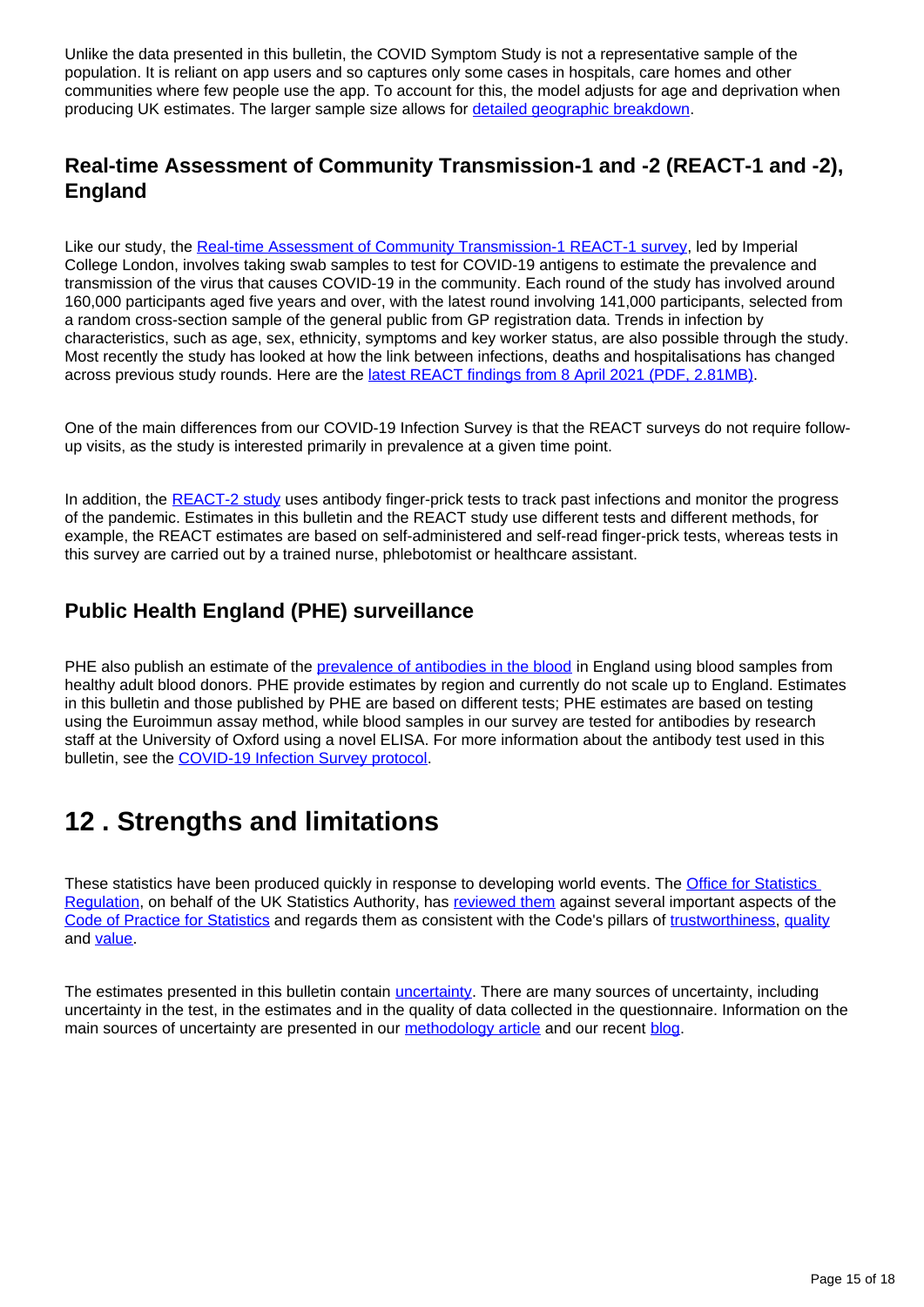# <span id="page-15-0"></span>**13 . Related links**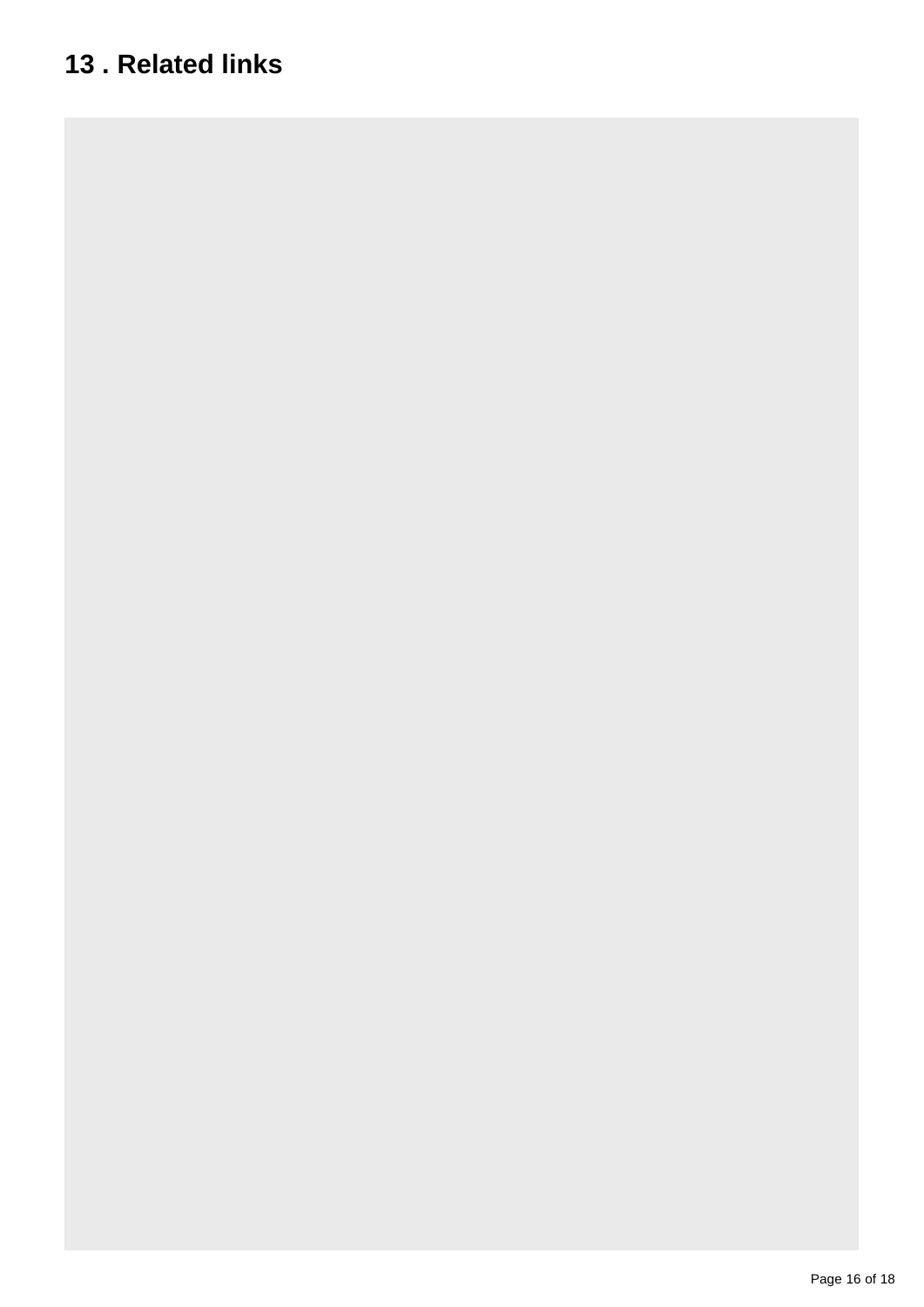### [COVID-19 Infection Survey: methods and further information](https://www.ons.gov.uk/peoplepopulationandcommunity/healthandsocialcare/conditionsanddiseases/methodologies/covid19infectionsurveypilotmethodsandfurtherinformation)

Methodology article | Updated 26 March 2021

Information on the methods used to collect the data, process it, and calculate the statistics produced from the Coronavirus (COVID-19) Infection Survey.

### [Coronavirus \(COVID-19\) Infection Survey: characteristics of people testing positive for COVID-19 in](https://www.ons.gov.uk/peoplepopulationandcommunity/healthandsocialcare/conditionsanddiseases/articles/coronaviruscovid19infectionsinthecommunityinengland/characteristicsofpeopletestingpositiveforcovid19incountriesoftheuk22april2021)

## [countries of the UK](https://www.ons.gov.uk/peoplepopulationandcommunity/healthandsocialcare/conditionsanddiseases/articles/coronaviruscovid19infectionsinthecommunityinengland/characteristicsofpeopletestingpositiveforcovid19incountriesoftheuk22april2021)

Article | Updated fortnightly

The characteristics of people testing positive for the coronavirus (COVID-19) from the COVID-19 Infection Survey. This survey is being delivered in partnership with the University of Oxford, the University of Manchester, Public Health England and Wellcome Trust.

[Coronavirus \(COVID-19\) Infection Survey: antibody and vaccination data for the UK](https://www.ons.gov.uk/peoplepopulationandcommunity/healthandsocialcare/conditionsanddiseases/articles/coronaviruscovid19infectionsurveyantibodydatafortheuk/latest)

Article | Updated fortnightly

Antibody and vaccination data by UK country and English regions from the Coronavirus (COVID-19) Infection Survey. This survey is being delivered in partnership with University of Oxford, University of Manchester, Public Health England and Wellcome Trust.

#### [Coronavirus \(COVID-19\) latest insights](https://www.ons.gov.uk/peoplepopulationandcommunity/healthandsocialcare/conditionsanddiseases/articles/coronaviruscovid19/latestinsights)

Interactive tool | Updated as and when data become available Explore the latest data and trends about the coronavirus (COVID-19) pandemic from the ONS and other official sources.

#### [Coronavirus \(COVID-19\) latest data and analysis](https://www.ons.gov.uk/peoplepopulationandcommunity/healthandsocialcare/conditionsanddiseases)

Web page | Updated as and when data become available Latest data and analysis on the coronavirus pandemic in the UK and its effect on the economy and society.

#### [Coronavirus \(COVID-19\) roundup](https://www.ons.gov.uk/peoplepopulationandcommunity/healthandsocialcare/conditionsanddiseases/articles/coronaviruscovid19roundup/2020-03-26)

Web page | Updated as and when data become available

Catch up on the latest data and analysis related to the coronavirus pandemic and its impact on our economy and society.

#### [Deaths registered weekly in England and Wales, provisional](https://www.ons.gov.uk/peoplepopulationandcommunity/birthsdeathsandmarriages/deaths/bulletins/deathsregisteredweeklyinenglandandwalesprovisional/latest)

Bulletin | Updated weekly

Provisional counts of the number of deaths registered in England and Wales, including deaths involving COVID-19, by age, sex and region, in the latest weeks for which data are available.

### [Comparing methods used in the Coronavirus \(COVID-19\) Infection Survey and NHS Test and Trace,](https://www.ons.gov.uk/peoplepopulationandcommunity/healthandsocialcare/conditionsanddiseases/articles/comparingmethodsusedinthecoronaviruscovid19infectionsurveyandnhstestandtraceengland/october2020)

### [England: October 2020](https://www.ons.gov.uk/peoplepopulationandcommunity/healthandsocialcare/conditionsanddiseases/articles/comparingmethodsusedinthecoronaviruscovid19infectionsurveyandnhstestandtraceengland/october2020)

Article | Released 6 October 2020

The methods used in the COVID-19 Infection Survey and NHS Test and Trace in England and why the data cannot be directly compared.

### [COVID-19 Schools Infection Survey Round 2, England: December 2020](https://www.ons.gov.uk/peoplepopulationandcommunity/healthandsocialcare/conditionsanddiseases/bulletins/covid19schoolsinfectionsurveyround2england/december2020)

Bulletin | Released 1 March 2021

Initial estimates of staff and pupils testing positive for coronavirus (COVID-19) from the COVID-19 Schools Infection Survey across a sample of schools, within selected local authority areas in England.

# [New survey results provide first snapshot of the current number of COVID-19 infections in England](https://blog.ons.gov.uk/2020/05/14/new-survey-results-provide-first-snapshot-of-the-current-number-of-covid-19-infections-in-england/)

Blog | Released 14 May 2020

A large study jointly led by the Office for National Statistics (ONS), in partnership with the Universities of Oxford and Manchester, Public Health England (PHE), and Wellcome Trust, is tracking infections within a representative sample of people of all ages across England. This blog explains what these mean, why they are important and how to compare this survey with other COVID-19 estimates.

### [COVID-19 Infection Survey](https://blog.ons.gov.uk/2020/05/14/new-survey-results-provide-first-snapshot-of-the-current-number-of-covid-19-infections-in-england/)

Article | Updated regularly

Whether you have been invited to take part, or are just curious, find out more about our COVID-19 Infection Survey and what is involved.

### [Coronavirus and higher education students: England](https://www.ons.gov.uk/peoplepopulationandcommunity/healthandsocialcare/healthandwellbeing/bulletins/coronavirusandhighereducationstudents/latest)

#### Bulletin | Released 7 April 2021

Experimental Statistics from a pilot of the Student COVID-19 Insights Survey in England. Includes information on the behaviours, plans, opinions and well-being of higher education students in the context of guidance on the coronavirus (COVID-19) pandemic.